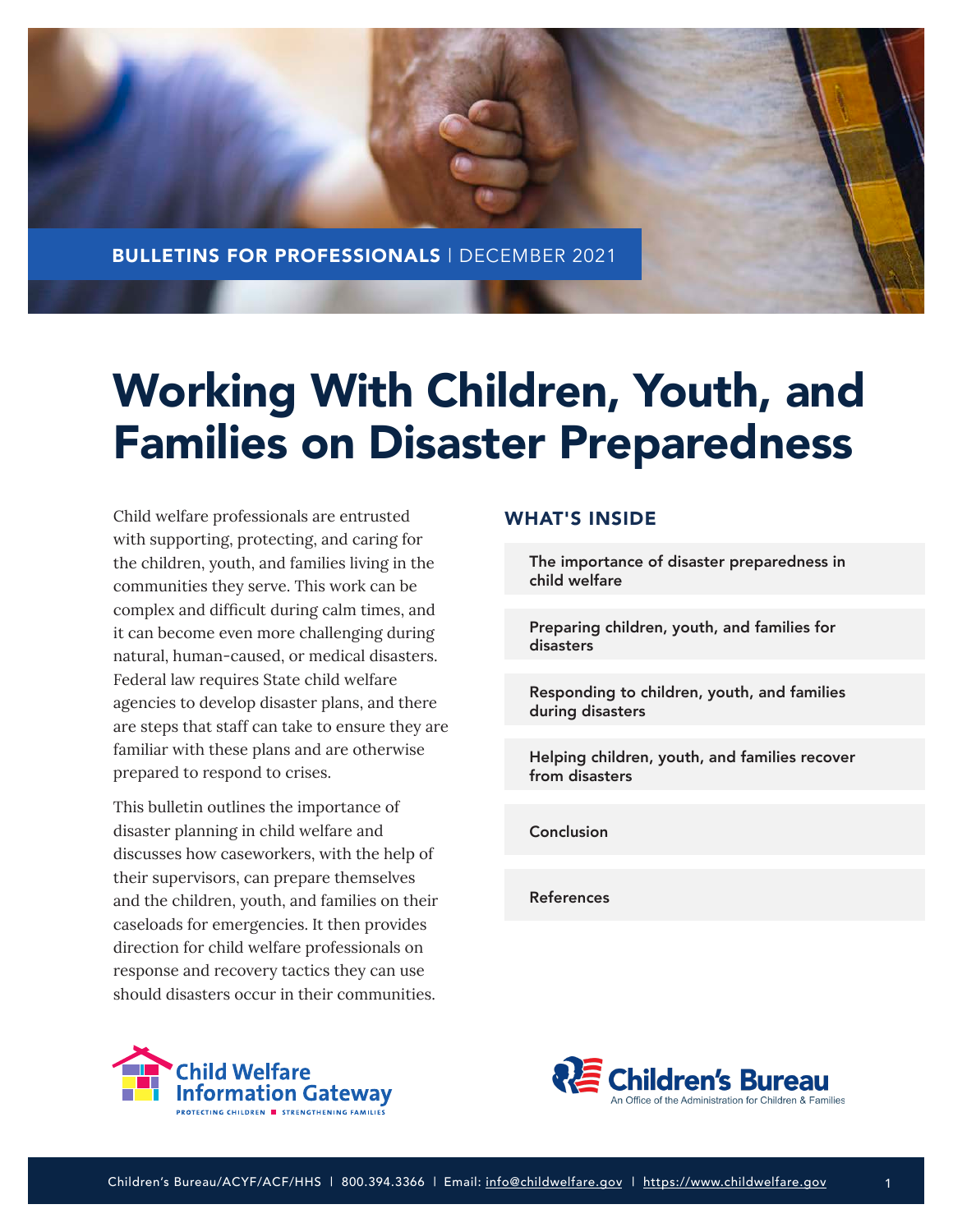<span id="page-1-0"></span>While this bulletin addresses disaster preparedness and response (DPR) with children, youth, and families from a practice perspective, there are also strategies that child welfare agencies can implement at the systems level. For a comprehensive look at agency-level DPR, see the Children's Bureau's Capacity Building Center for States' [Coping With Disasters and Strengthening Systems](https://capacity.childwelfare.gov/states/coping-with-disasters-and-strengthening-systems) web section.

# THE IMPORTANCE OF DISASTER PREPAREDNESS IN CHILD WELFARE

As evidenced by the emergencies that have occurred in recent years, such as mass shootings and major weather and public health events, disasters are unpredictable and can impact multitudes of people, including children and youth. Relative to adults, young people have additional needs and vulnerabilities following disasters (for more information see *[Understanding the Impacts of Natural Disasters on](https://www.srcd.org/research/understanding-impacts-natural-disasters-children)  [Children](https://www.srcd.org/research/understanding-impacts-natural-disasters-children)* from the Society for Research in Child Development). However, there are several factors that can influence their reactions, including the extent of their exposure to the disaster and a range of individual and family characteristics.

Of particular importance are findings on marginalized groups and their enhanced vulnerabilities to disasters. For example, studies have shown that low-income people are more likely to live in unstable housing that provides less protection from natural disasters and puts them at higher risk for material loss when crises occur (Hallegatte et al., 2017; Phillips, 1993). People from diverse racial and ethnic backgrounds suffer greater economic setbacks following disasters and have greater difficulties accessing government aid provided through relief efforts—circumstances that have become especially apparent in the wake of the COVID-19 pandemic (Winston, 2021). (For information on equitable approaches to disaster preparedness, see Child Welfare Information Gateway's [Embedding Equity Into](https://www.childwelfare.gov/pubs/factsheets/equity-disaster-preparedness/)  [Disaster Preparedness Efforts in Child Welfare.](https://www.childwelfare.gov/pubs/factsheets/equity-disaster-preparedness/)

Research also indicates that child maltreatment risk and reports increase following disasters (Curtis et al., 2000; Keenan et al., 2004; Self-Brown et al., 2013). These events can leave child welfare professionals scrambling to continue their work with families. Child welfare caseworkers are frequently forced to deal with everyday emergencies and high caseloads, which can make it difficult to focus on planning for events that may never occur. It is important, however, for caseworkers and supervisors to take the time to familiarize themselves with agency disaster plans and work with children, youth, and families on disaster preparedness so they can better protect the well-being of those they serve. Fortunately, the strategies that child welfare professionals can use to help prepare families for disasters often overlap with strategies that are critical to ongoing case management.

Many people living in a community impacted by a disaster will focus on taking care of themselves and their loved ones, making the role of child welfare professionals in helping vulnerable young people more critical. A child welfare agency's responsibility to ensure the safety, permanency, and well-being of the children and youth in their care continues during a disaster, and caseworkers—with the help of their supervisors—are uniquely positioned to mitigate risks for young people in times of crisis by doing the following:

- Working with the children, youth, and families on their caseloads to prepare for potential disasters
- Providing support to children, youth, and families in the aftermath of the disaster and throughout the recovery phase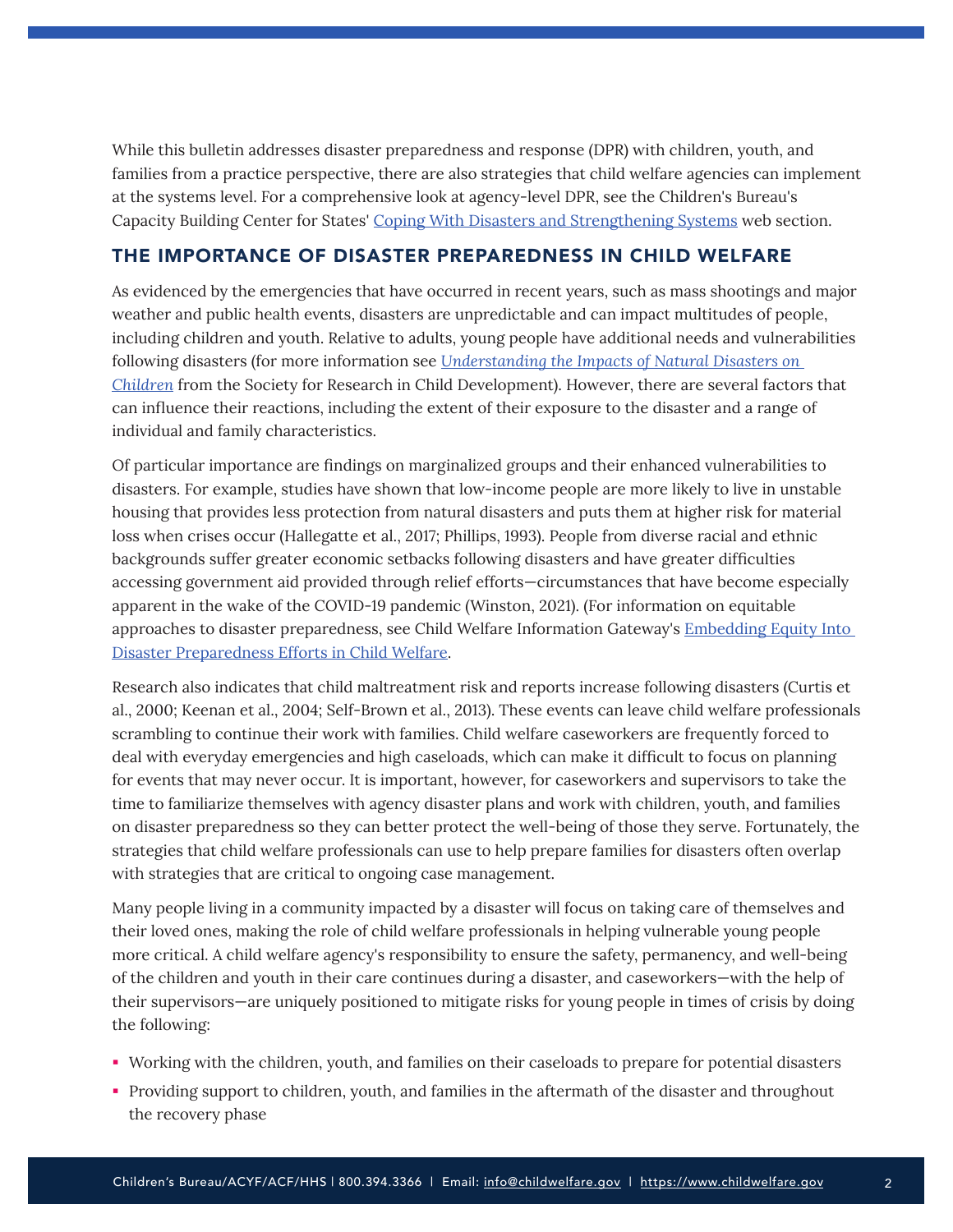- <span id="page-2-0"></span> Sharing strategies and resources with caregivers on how to support children and youth as they cope with the impacts of the disaster
- Identifying children and youth who are having difficulties recovering from disasters and referring them to the appropriate services

In addition to disaster planning being good practice, Federal law requires it of State child welfare agencies. The Child and Family Services Improvement Act of 2006 (P.L. 109-288) mandates that these agencies develop disaster plans that include how they will do the following:

- Identify, locate, and continue the availability of services for children under State care or supervision who are displaced or adversely affected by disaster
- Respond, as appropriate, to new child welfare cases in areas adversely affected by a disaster and provide services in those cases
- Remain in communication with caseworkers and other essential child welfare personnel who are displaced because of a disaster
- **Preserve essential program records**
- Coordinate services and share information with other States

The Children's Bureau requests that States and Tribes provide information about their disaster plans, such as whether they were utilized or have any proposed changes, in their Child and Family Services Plan (CFSP) and Annual Progress and Services Report (APSR) submissions. For more information, see the [Children's Bureau Program Instructions for State and Tribal CFSPs and APSRs](https://www.acf.hhs.gov/cb/laws-policies/program-instructions).

# PREPARING CHILDREN, YOUTH, AND FAMILIES FOR DISASTERS

For child welfare caseworkers and supervisors to help children, youth, and families be prepared for disasters, they must first be knowledgeable about the policies that guide their agency's disaster response activities. Each agency's disaster plan will be unique and account for the specific characteristics of its community and organizational structure. However, research and experience have revealed a set of guiding best practices that can inform agency disaster preparedness and be adapted for a jurisdiction's unique circumstances. For comprehensive guidance on disaster preparedness for child welfare agencies, see *[Coping With Disasters and Strengthening Systems Guide](https://capacity.childwelfare.gov/states/resources/coping-guide)* by the Capacity Building Center for States.

## INTERAGENCY COLLABORATION

When preparing for and responding to a disaster, child welfare professionals can collaborate with human services agencies and other groups, such as emergency-management agencies, courts and attorneys, schools, service providers, community- and faith-based organizations, hospitals, police and fire departments, and vendors for postdisaster necessities (e.g., diapers, toiletries). Developing an integrated approach to disaster planning helps ensure the safety of children, youth, and families because it can facilitate the delivery of necessities, such as income and health-care provision and maintenance, as well as other resources and services administered by outside organizations (Annie E. Casey Foundation, 2009).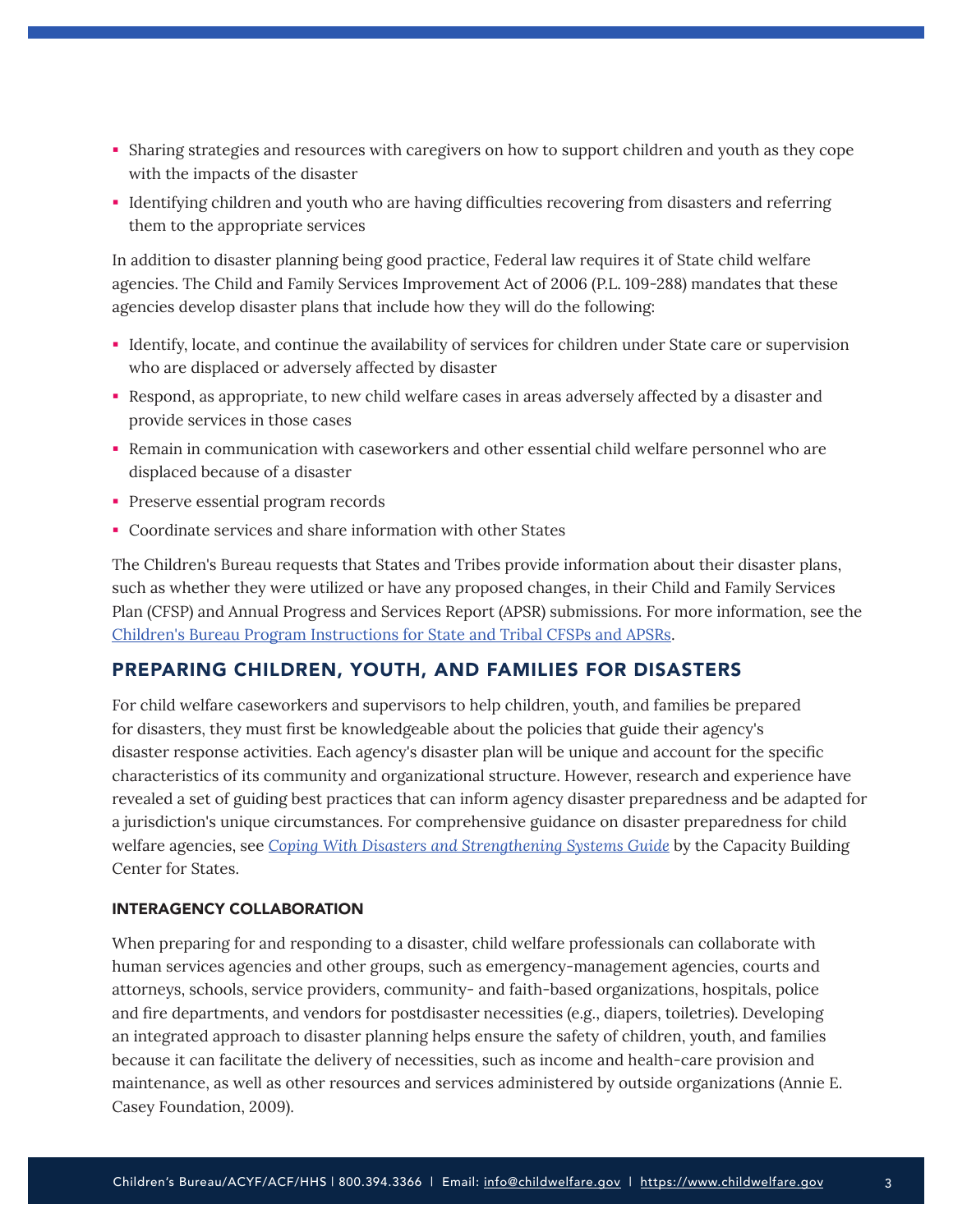Collaboration can begin with child welfare caseworkers and supervisors seeking out and learning about the disaster preparedness efforts of community partners. Initiating contact with personnel from partnering community organizations and reviewing their disaster-planning materials may inform the disaster preparedness approach that caseworkers use with families. For example, a local emergency-management agency may be able to provide caseworkers and supervisors with a range of tools designed specifically for the communities within the child welfare agency's jurisdiction, such as maps of evacuation routes and emergency meeting points. Cross-system collaboration can also lead to the identification and repairing of gaps that exist in disaster response processes in a community. For more information on how child welfare professionals can initiate collaborations with other community-based organizations and agencies, see the following Information Gateway publications:

- *[What Is Child Welfare? A Guide for Health-Care Professionals](https://www.childwelfare.gov/pubs/cw-healthcare/)*
- *[What Is Child Welfare? A Guide for Behavioral and Mental Health Professionals](https://www.childwelfare.gov/pubs/cw-mentalhealth/)*
- *[What Is Child Welfare? A Guide for Educators](https://www.childwelfare.gov/pubs/cw-educators/)*
- *[What Is Child Welfare? A Guide for Law Enforcement](https://www.childwelfare.gov/pubs/cw-law-enforcement/)*
- *[What Is Child Welfare? A Guide for Domestic Violence Services Advocates](https://www.childwelfare.gov/pubs/cw-domestic-violence/)*

Agency staff can also help community organizations in preparing to serve families—especially those involved with child welfare—during disasters. For example, child welfare professionals could help train other first responders on identifying and reporting suspected child maltreatment or implementing trauma-informed response techniques with children, youth, and families. For more information on how child welfare professionals can collaborate with community partners on disaster preparedness, see Information Gateway's *[What Is Child Welfare? A Guide for Disaster](https://www.childwelfare.gov/pubs/cw-disaster-preparedness/)  [Preparedness and Response Professionals](https://www.childwelfare.gov/pubs/cw-disaster-preparedness/)* and the Capacity Building Center for States' [Coping With](https://capacity.childwelfare.gov/states/coping-with-disasters-and-strengthening-systems)  [Disasters and Strengthening Systems](https://capacity.childwelfare.gov/states/coping-with-disasters-and-strengthening-systems) web section.

## Example From the Field: Colocated Disaster Preparedness Staff

The South Carolina Department of Social Services colocates a child welfare disaster preparedness specialist in the State's Emergency Management Division, an arrangement that allows the specialist to form close working relationships and strategic partnerships with emergency personnel (M. Leach, personal communication, June 14, 2021). The disaster preparedness specialist facilitates emergency-response drills, tabletop exercises, and collaborative planning calls that account for the needs of the children, youth, and families in the State's care. When disasters occur in South Carolina, the specialist can readily leverage their emergency-management contacts to assist specific families with immediate needs.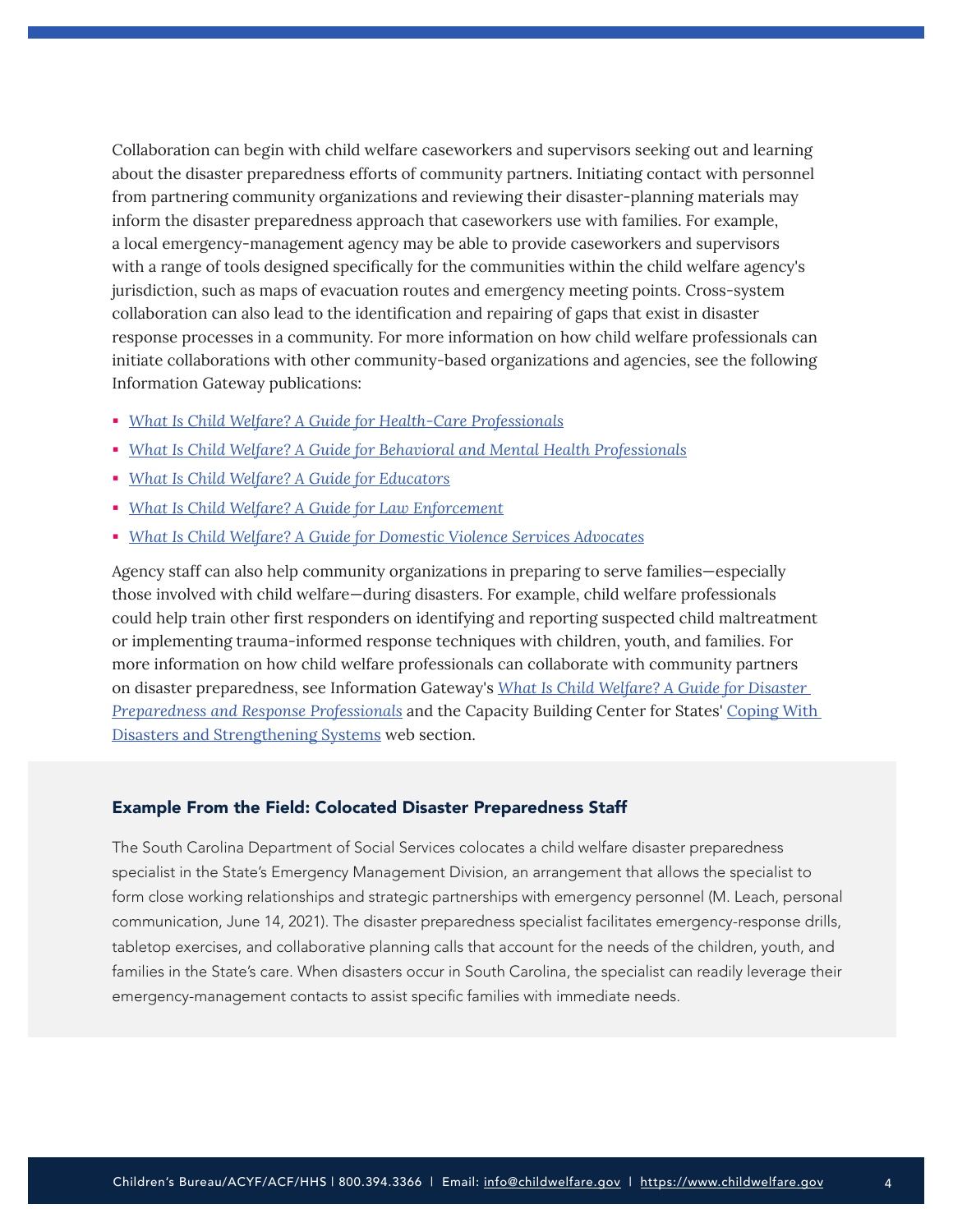## DISASTER PREPAREDNESS TASKS AND RESPONSIBILITIES

A child welfare agency has many needs and responsibilities when it comes to disaster preparedness, and it is important for caseworkers and supervisors to understand the specific roles they will play in an agencywide disaster response. Caseworkers and supervisors can begin this process by reading their agency's disaster plans so they know what is expected of staff in a crisis. The following questions are important to consider regarding your agency's disaster plan:

- Where is your agency's disaster plan located and how can you access it during a disaster?
- Is your agency's disaster plan updated on a regular basis? How often do you need to review it?
- What is your agency's chain of command when it comes to disaster response and who are your assigned contact people?
- How will agency staff communicate in the event of a disaster?
- What role are you expected to play in a disaster? What are your assigned tasks?
- Which of your normal job responsibilities must you continue to perform during and after a disaster? Which responsibilities can be put on hold?

If any aspects of an agency disaster plan are absent or unclear, it is important to ask for clarification from leadership—ideally, specialized disaster preparedness personnel, if available. Caseworkers and supervisors who have clear understandings of the roles they will play for their agencies in disaster preparedness, response, and recovery are in the best positions to assist children, youth, and families in the event of an emergency.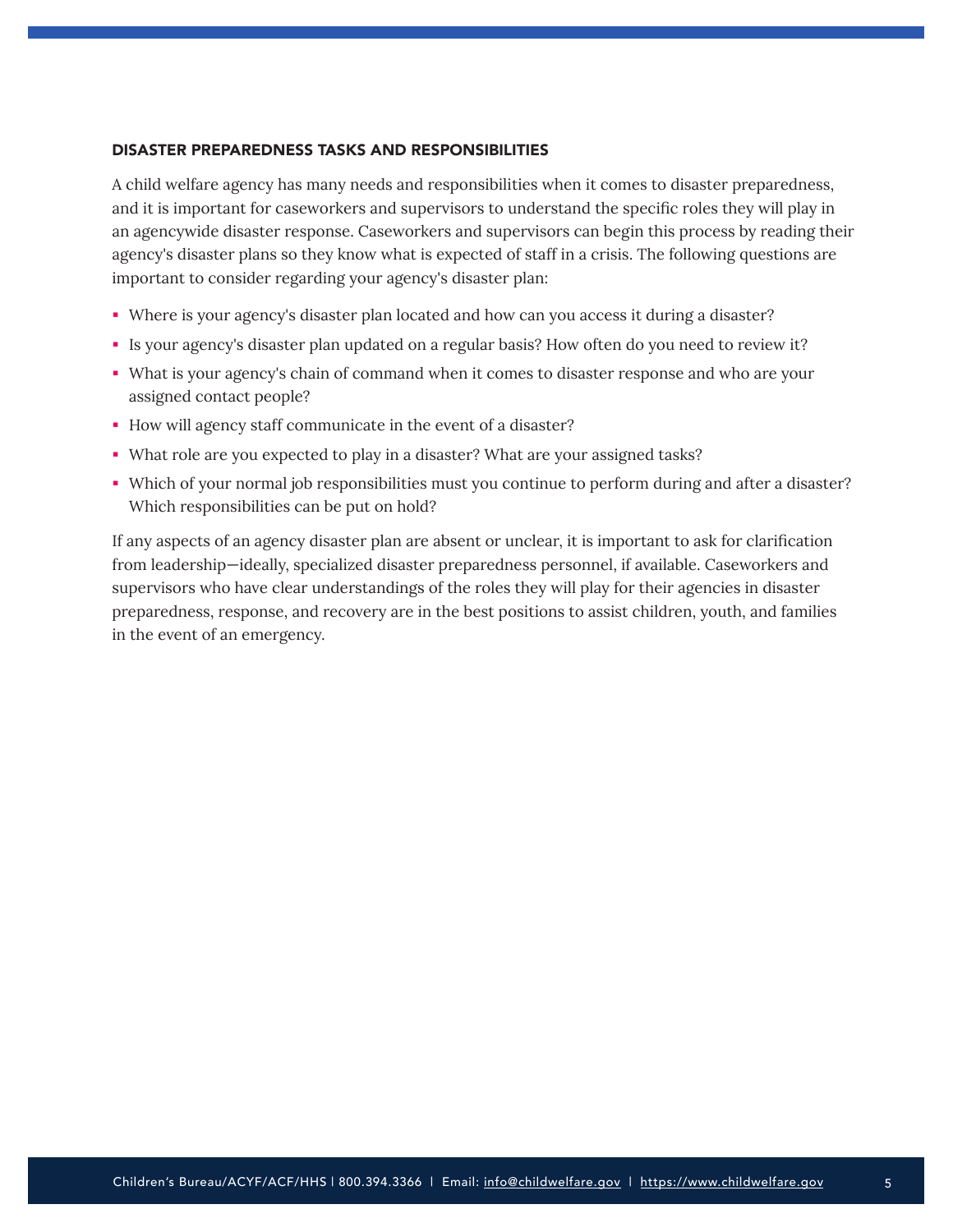## Personal Disaster Planning for Caseworkers and Supervisors

When child welfare caseworkers and supervisors are confident that they and their loved ones are safe during and after a disaster, they are better equipped to assist others. Therefore, they should have personal disaster plans in place that meet the same standards they set for the families they serve. Caseworker and supervisor disaster plans should also account for their assigned and anticipated disaster-related work responsibilities. When creating personal disaster plans, consider the following questions:

- How will you contact your agency in the event of a disaster (i.e., communication method)?
- What contact information will you need for staff members; service providers; and children, youth, and families (e.g., home and cell phone numbers, email addresses)?
- How will you receive emergency alerts and warnings?
- Who will you designate as your emergency contact?
- What are your family's evacuation, shelter-in-place, and communication plans?
- Do you need to assemble or update a disaster preparedness kit?
- Do any family members in your household or community have special needs? What considerations need to be taken into account when helping these individuals during and after a disaster?
- **How can you coordinate your personal disaster plan with the work responsibilities dictated in your** agency's plan?

Some child welfare agencies may provide staff with disaster plan templates that account for both personal and work considerations. In the absence of an agency-provided template, refer to the sample disaster plans provided by the American Red Cross in their [Make a Plan](https://www.redcross.org/get-help/how-to-prepare-for-emergencies/make-a-plan.html) web section and supplement the templates with any information specific to your work and agency using the guiding questions in this section. Additional disaster-planning information is available at [Ready.gov.](https://www.ready.gov/)

#### WORKING WITH CHILDREN, YOUTH, AND FAMILIES ON DISASTER PLANNING

Making plans with children, youth, and families—specifically those involved in out-of-home care—so they are ready to respond to emergencies is one of the most critical aspects of disaster preparedness for caseworkers and supervisors. Foster, adoptive, and kinship care families (i.e., resource families), as well as congregate care facilities, should have documented plans on file with their local child welfare agencies that detail how they will keep the young people in their care safe in the event of a disaster. However, because larger congregate care facilities are likely to have their own disaster plans, child welfare caseworkers will likely need to provide more assistance to individual families and youth.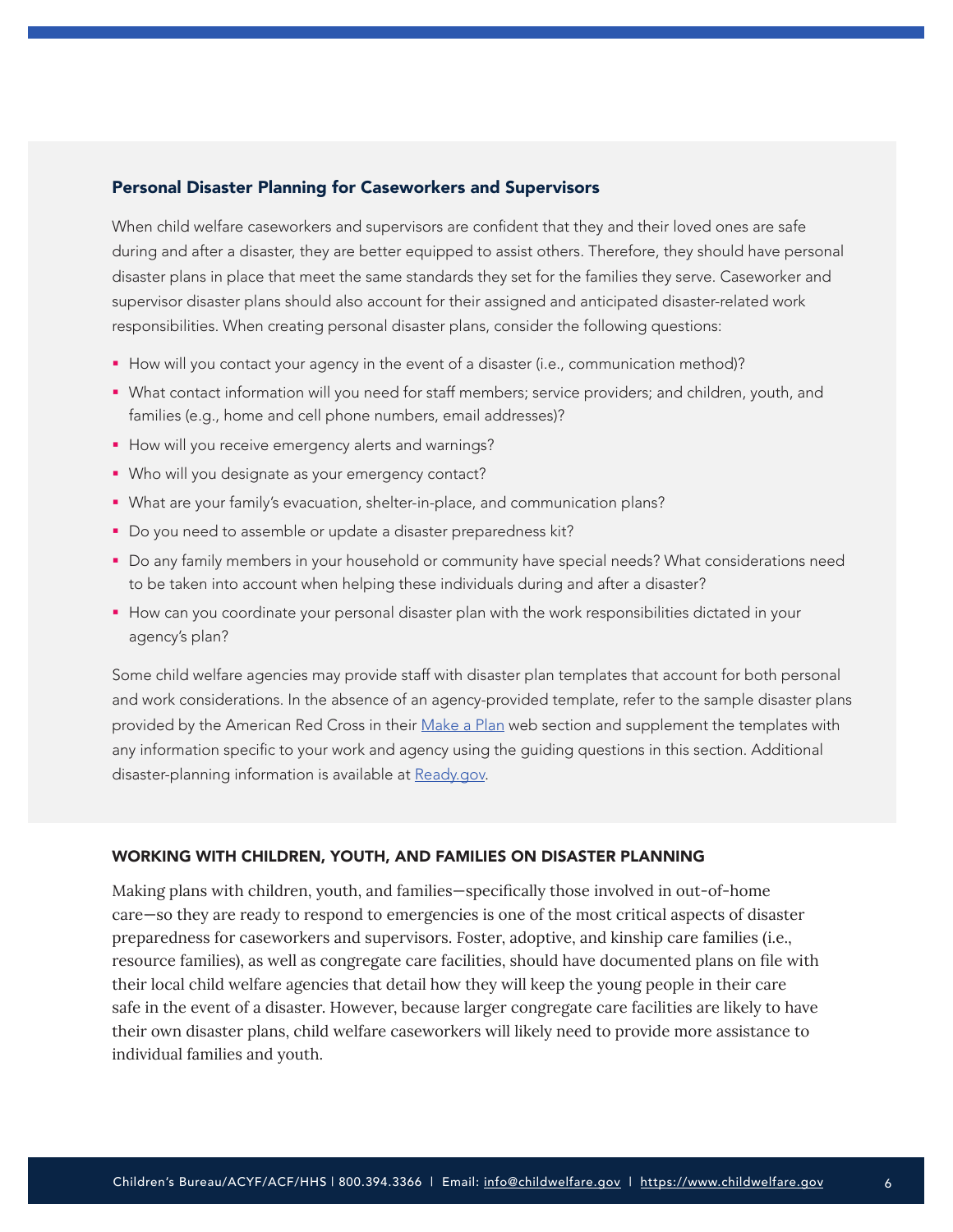Many State child welfare agencies require foster caregivers to create disaster plans and share them with the children's caseworkers as a condition of licensure, and some agencies also include disaster preparedness in mandatory foster parent trainings. In advance of working with resource families on disaster preparedness, it is important for caseworkers to familiarize themselves with the most upto-date policies and procedures established by their agencies, including any disaster plan templates or other forms that may need to be filled out or updated by caregivers. The information included in this section incorporates a comprehensive approach to disaster planning and may be used as supplemental guidance to agency planning requirements.

**Emergency contacts and communication strategies.** Resource families can begin their disaster planning by establishing emergency contacts and communication strategies so that each person knows how to locate one another in times of crisis. Each family member should store emergency contact information in a safe, accessible place, such as on the virtual wallet or notes app of a cell phone or on a backpack card (see the Center for Disease Control and Prevention's [CDC's] [Backpack](https://www.cdc.gov/cpr/readywrigley/documents/15_259306-D_Backpack_Emergency_Card_EN_fillable.pdf)  [Emergency Card](https://www.cdc.gov/cpr/readywrigley/documents/15_259306-D_Backpack_Emergency_Card_EN_fillable.pdf) template).

An emergency contact list can include the numbers and email addresses for family members, their child welfare caseworker and other agency contacts, and an out-of-town contact—preferably a friend or relative living in another State who may be easier to reach in the event of an emergency. While families can have multiple options for communicating with each other, one of them should be text messaging, since phone lines can get overloaded during disasters.

The emergency contact lists and communication plans for children and youth in out-of-home care should include detailed instructions for getting in touch with their biological families. Children and youth who are sheltering in place or evacuating with resource families might be anxious to know that their biological parents and siblings are safe. Caseworkers may need to gather additional information on biological families—such as their emergency contacts or comprehensive disaster plans—to ensure that children in out-of-home care can maintain contact with them if they wish.

**Shelter-in-place and evacuation arrangements.** Disaster plans should include arrangements for both sheltering in place and for evacuating homes and communities. Shelter-in-place plans are often utilized for health emergencies and pandemics, as well as for certain types of localized disasters, such as tornadoes, active shooters, or chemical leaks. These plans should include strategies for securing homes and facilities and accessing needed supplies on a family's property. Evacuation plans—typically used during hurricanes, floods, fires, and other large-scale natural disasters—will ideally account for a range of scenarios. Families should consider where they will evacuate to during potential short- and long-term stays, as well as what they will need to bring with them depending on the length of time they may be displaced. If resource families indicate that they will not have a means of evacuation, caseworkers can help set them up with transportation plans and arrangements. When working with other families on a caseload (e.g., in-home cases), caseworkers can help brainstorm possible transportation options (e.g., neighbors, public transportation).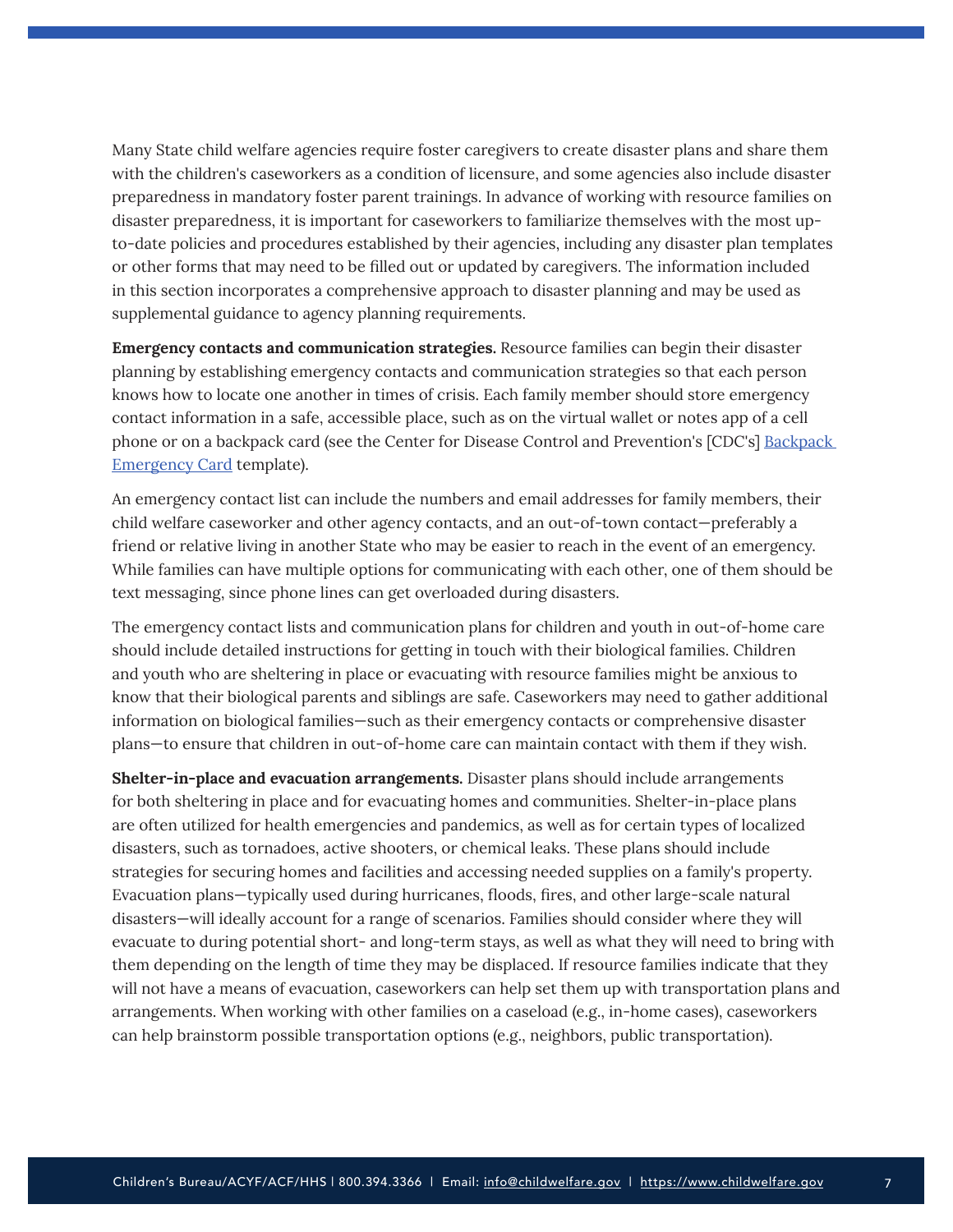**Physical and mental health provisions.** Another critical component of a disaster plan involves ensuring that a child's physical and mental health needs are accounted for. Families should consider how and where they will obtain health care in the event of an evacuation, and they should always plan to bring children's medical insurance or Medicaid cards with them to their destinations. In addition, any special child-health needs should be specifically addressed and accounted for in a family's disaster plan, including any needed medical equipment and ample backup supplies of vital prescription medications. If families depend on energy to power at-home medical equipment, caseworkers should verify they have a plan in place for recovering medical services.

Caseworkers should encourage families to put all phases of their disaster plans in writing, including emergency contacts and communication strategies, shelter-in-place and evacuation arrangements, and health-care needs. The details should be presented in simple terms so that all family members can remember them. Plans should be saved in digital and physical formats and stored in secure yet accessible locations. Once families have developed and recorded their plans, caseworkers should request copies and encourage families to share and exchange plans with any other interested parties, such as trusted friends and neighbors, personnel from the children's schools, and any service providers that families might be working with. Caseworkers can explain that sharing a disaster plan helps increase the likelihood that children are reunited with families if they are apart when a disaster occurs. Disaster plans should be updated in accordance with the child welfare agency's established review timelines.

#### Example From the Field: Annual Disaster Planning With Families

Each year prior to the beginning of hurricane season, caseworkers with the Louisiana Department of Children and Family Services are required to complete a systematic review of the disaster preparedness plans for foster homes and residential providers to ensure that their placement and contact information is current in the State data systems (L. Calloway, personal communication, May 17, 2021). At this time, they also distribute to out-of-home caregivers the updated emergency preparedness guide and disaster preparedness checklists that account for the needs of the children in their care. Caseworkers can then provide direct assistance to families on obtaining any disaster preparedness items or documents they may need help securing.

**Disaster kits.** Preparing resource families for shelter-in-place and evacuation scenarios can include the creation of a disaster kit—an easily portable container (e.g., a backpack) that is stored in an accessible, waterproof location. A family disaster kit should include the following supplies (Capacity Building Center for States, 2021a; CDC, 2020; Ready.gov, 2021):

- Water (at least one gallon per person per day for several days)
- Food (at least a 3-day supply of nonperishable food for each family member)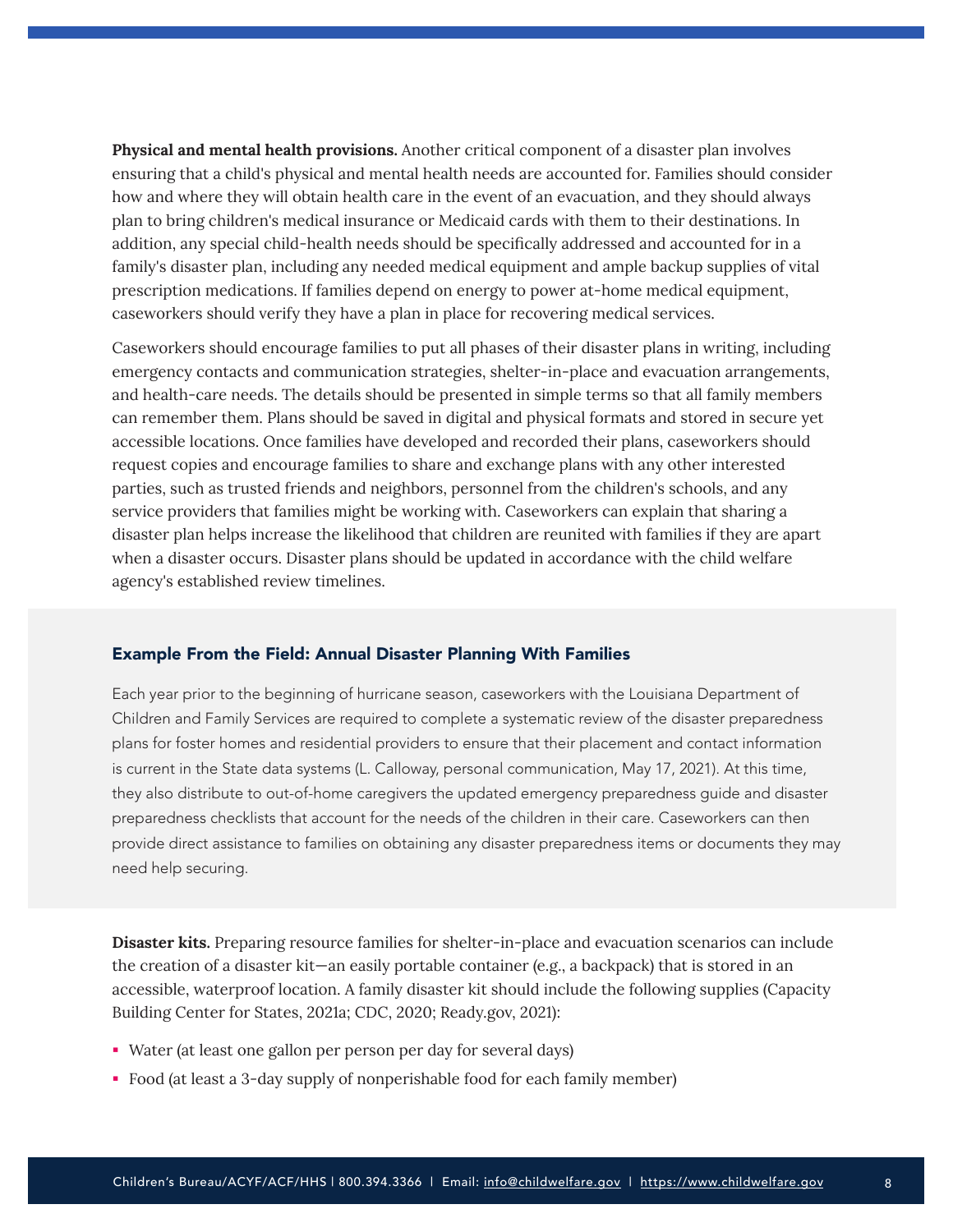- First-aid kit
- Cash
- Copies of children's documents and other important files in a waterproof container (child identification and citizenship documents; medical information, including records, immunization history, and physician's name and contact information; educational records; court orders; home and other insurance documents)
- Agency and attorney contact information
- Prescription medications and eyeglasses or contact lenses (at least a 2-week supply per medication)
- Cell phone with chargers and a backup battery
- **Flashlight and extra batteries**
- Fire extinguisher
- Pet and service animal supplies
- Baby supplies (e.g., formula, diapers)
- Face masks (to help prevent the spread of diseases, such as COVID-19)

Updated emergency preparedness checklists are available on the [Emergency Kit Checklist for Kids](https://www.cdc.gov/childrenindisasters/checklists/kids-and-families.html)  [and Families](https://www.cdc.gov/childrenindisasters/checklists/kids-and-families.html) section of the CDC website and the [Build a Kit](https://www.ready.gov/kit) section of the Ready.gov website. For information on disaster kit considerations for children with special health-care needs, see the CDC's [Emergency Kit Checklist for Families With Children and Youth With Special Healthcare Needs](https://www.cdc.gov/childrenindisasters/checklists/special-healthcare-needs.html)  [\(CYSHCN\)](https://www.cdc.gov/childrenindisasters/checklists/special-healthcare-needs.html) web section.

**Disaster planning with children in out-of-home care.** Children in out-of-home care may have increased disaster preparedness needs, as they often live in unfamiliar surroundings and may not know the necessary safety precautions for their current environments. Disaster readiness is best achieved when all members of the family plan together, and having a disaster plan in place can ultimately help reduce fear and anxiety in foster children if an emergency occurs. While it is important to involve foster children in disaster preparedness efforts, adults undertaking this work—typically temporary caregivers—should take care to utilize sensitive and age-appropriate language, lessons, and tools. The following resources can help caregivers prepare children for disasters:

- [Ready Kids](https://www.ready.gov/kids) (Ready.gov): A collection of resources for children, youth, and families, including ageappropriate games and interactive tools and checklists
- [Ready Wrigley](https://www.cdc.gov/cpr/readywrigley/) (CDC): A series of disaster preparedness checklists and activity books designed for young children
- [Let's Get Ready](https://sesamestreetincommunities.org/funder/pseg/) (Sesame Street and Public Service Enterprise Group): A collection of videos, tip sheets, and other interactive resources to help families plan for disasters together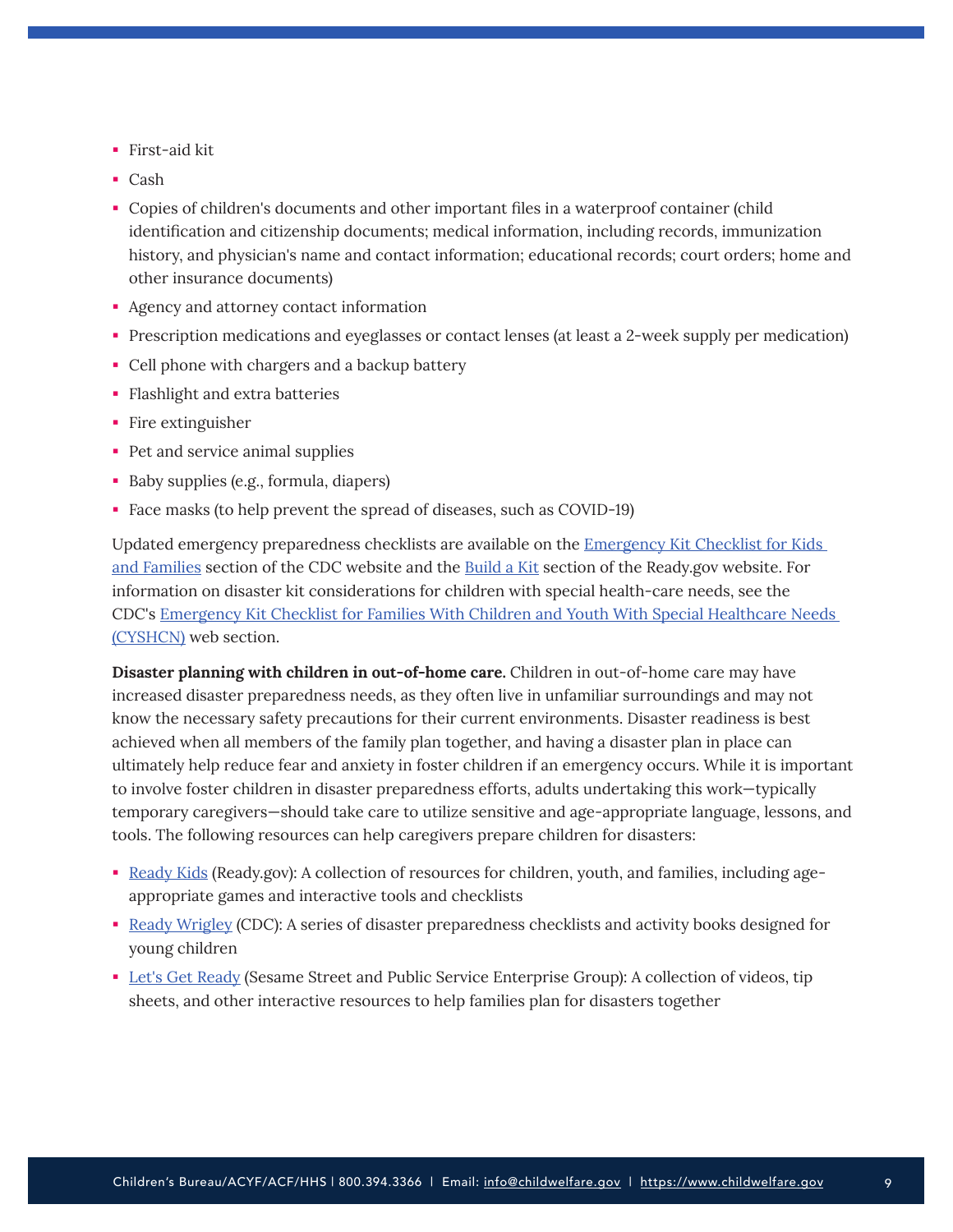<span id="page-9-0"></span>**Disaster planning with youth in out-of-home care.** In many cases, child welfare caseworkers in collaboration with placement care providers should work directly with the youth on their caseloads to develop and update their personal disaster plans and kits—especially youth who will be exiting foster care due to age restrictions rather than permanent placement. As these youth begin to plan for their independent futures outside of the foster care system, they often face significant challenges that require transition-planning assistance from their caseworkers, such as finding housing and employment and continuing their education. However, attention should also be given to disaster preparedness, since experiencing crises can lead to major life setbacks for vulnerable youth (e.g., homelessness, job loss).

The foundation for effective disaster preparedness is authentic youth engagement, which involves a young person and a supportive adult working together as partners to make decisions about the youth's life and future. When it comes to disaster preparedness, effective youth engagement means directly involving them at every stage of the process, starting with the planning phase (Capacity Building Center for States, 2021b). Creating disaster plans and building disaster kits with youth require identifying and talking through potential challenges related to disaster readiness and figuring out the solutions as a team in which members have shared power and influence over the outcomes, such as the implementation of the disaster plan. This process offers an opportunity for youth inclusion in decisionmaking and helps caseworkers build rapport with the young people on their caseloads. That rapport, in turn, increases the likelihood that youth will feel supported if a disaster happens and that caseworkers will have a better understanding of how to assist them with their specific needs during agency response and recovery efforts.

For more information on working with youth on disaster preparedness, see the Capacity Building Center for the States webinar, "[Disaster Experts & Youth Engagement: A Recipe for Disaster Planning](https://vimeo.com/596606185/ac0f198023)  [Success.](https://vimeo.com/596606185/ac0f198023)" To learn more about youth engagement, see Information Gateway's *[Prioritizing Youth Voice:](https://www.childwelfare.gov/pubs/bulletins/youth-engagement)  [The Importance of Authentic Youth Engagement in Case Planning](https://www.childwelfare.gov/pubs/bulletins/youth-engagement)* and *[Using Your Voice: A Guide for Youth](https://www.childwelfare.gov/pubs/factsheets/youth)  [on Participating in Case Planning](https://www.childwelfare.gov/pubs/factsheets/youth)*.

# RESPONDING TO CHILDREN, YOUTH, AND FAMILIES DURING DISASTERS

Immediately following the onset of an emergency, a child welfare agency will enact its disaster plan, thereby setting a chain of response activities in motion. Each caseworker and supervisor will have a unique set of responsibilities depending on the nature of the disaster, the agency's general approach to disaster response, and the worker's designated role in those activities. However, there are certain best practices that should inform the approach of all workers, including the focus on locating and reunifying children and youth with their families and providing for their basic and emotional needs.

It is important to note that, while disaster plans are designed to lay out the ideal responses to various types of crises and emergencies, when disasters strike, families may be confronted with unforeseen realities that affect their ability to respond in the safest possible manner. For example, families in the child welfare population often have limited financial resources, and when disasters occur, they may not be able to afford expenses associated with either shelter-in-place or evacuation plans. Child welfare caseworkers and supervisors should keep in mind that the families they serve are often confronted with various disadvantages when they experience disasters, and the bigger the disaster, the greater the potential for disparate outcomes in the absence of aid and intervention.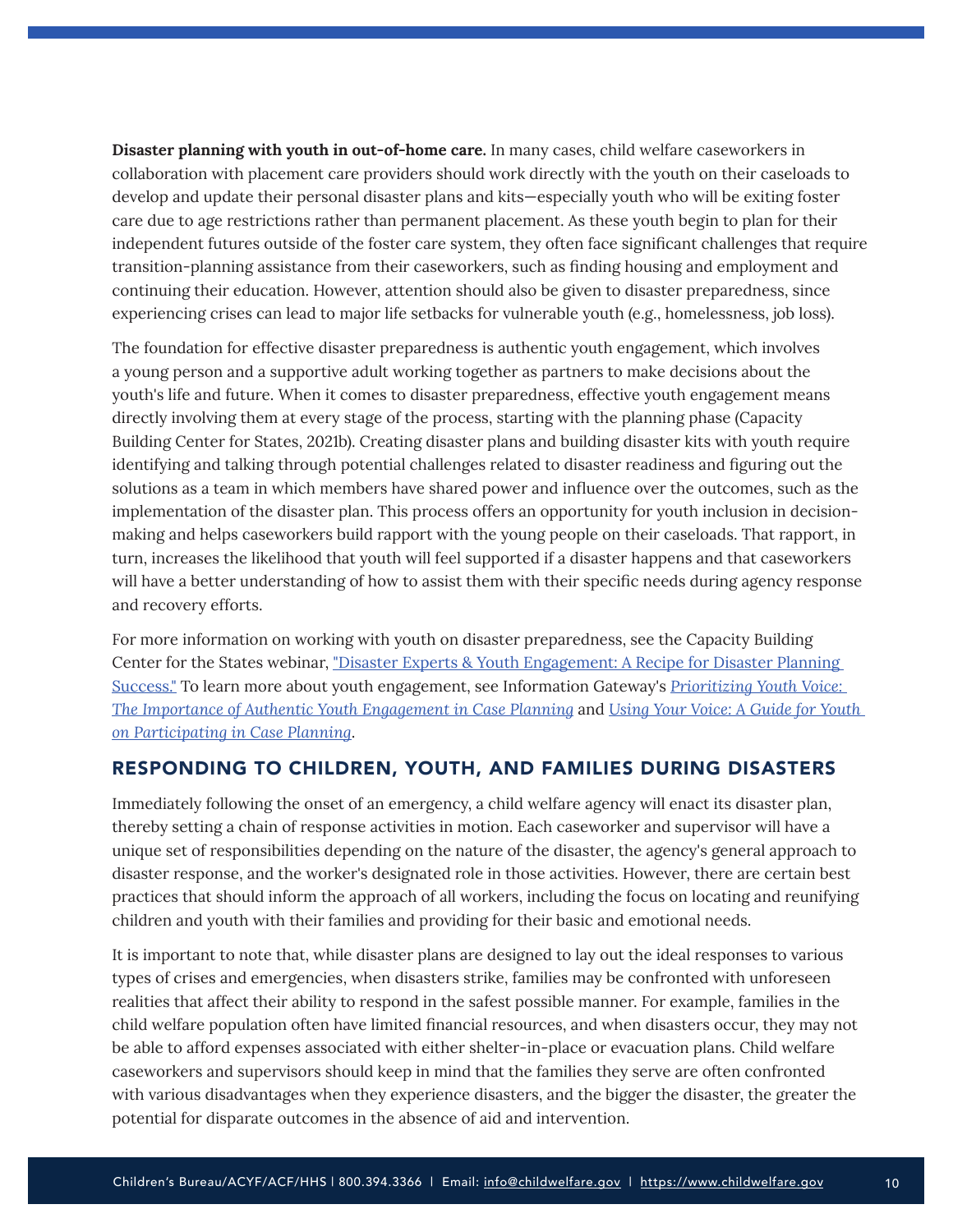## Data Documentation and Information Retrieval

As part of their disaster preparedness efforts, child welfare agencies need to assess their technological capacities and develop data documentation and retrieval plans that account for a variety of different access scenarios (e.g., power loss, mobile network failures). Child welfare caseworkers and supervisors should familiarize themselves with these aspects of their agency plans and should be prepared to retrieve information on their families and document any disaster response activities in the event of an emergency. Caseworkers and supervisors should consider the following questions regarding data documentation and information retrieval:

- How will you communicate with children, youth, and families, particularly if you have limited or no access to cellular phone networks, data plans, or Wi-Fi?
- **Does your agency have special procedures for documenting casework activities (e.g., communications** with families) during and after a disaster?
- Do caseworkers and supervisors have remote access to records? If so, what is the procedure for obtaining access during an emergency?
- What other agencies or organizations might be able to provide the information you need if child welfare records are inaccessible?
- Are there paper records that can provide helpful information during and after a disaster? What processes are in place to preserve these records during various emergencies?

For detailed guidance on addressing data documentation and technology needs in disaster planning at the agency level, see the *[Coping With Disasters and Strengthening Systems Guide](https://capacity.childwelfare.gov/states/resources/coping-guide/)* by the Capacity Building Center for States.

#### LOCATING AND REUNIFYING FAMILIES

When a disaster occurs, caseworkers should establish and maintain contact with each of the families on their caseloads—including those receiving in-home services—to verify that everyone is safe and accounted for. Families and certain youth (i.e., those in independent living and those receiving Education and Training Vouchers) will likely be expected to check in with the agency within a designated time (e.g., 24 hours) in accordance with the agency disaster plan. To locate individuals who do not check in, caseworkers should follow agency protocols, which often require calling or texting the family's emergency contact numbers or coordinating with other systems that have child, youth, and family location information. Some States and jurisdictions may have other systems in place, such as mobile phone apps with emergency notification systems that ask families to verify their safety status. Social media platforms such as Instagram, Facebook, and Twitter can also be useful tools for locating and communicating with family members, especially young people. For tips on how to successfully use social media in child welfare practice, see Information Gateway's *[Social Media: Tips](https://www.childwelfare.gov/pubs/smtips-worker/)  [for Foster Care Workers](https://www.childwelfare.gov/pubs/smtips-worker/)*.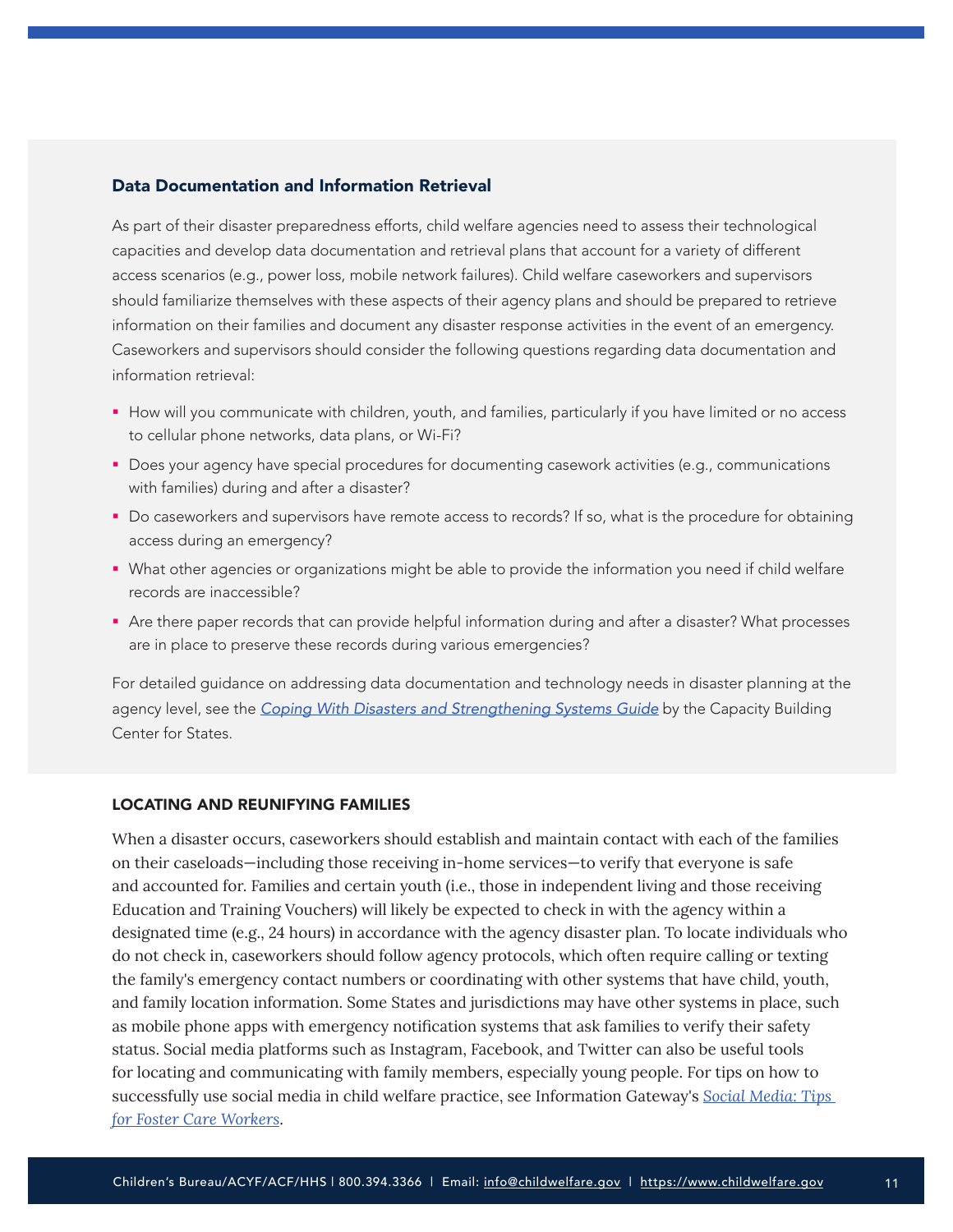## Example From the Field: Emergency Notification App

The Texas Department of Child and Protective Services uses the [Send Word Now](https://www.onsolve.com/platform-products/critical-event-management/send-word-now/) app during emergencies to establish contact with foster and adoptive families, provided they have the necessary technological capabilities and indicate a preference for receiving disaster communications through their mobile devices (T. Harris, personal communication, May 27, 2021). Through the app, the child welfare agency can automatically distribute messages to multiple families, such as location and safety status requests and inquiries around any immediate needs that family members may have. After identifying families that are not responding to the app's emergency alerts and messages, caseworkers can focus their efforts on contacting these unresponsive families and, if needed, working with other emergency personnel in the community to locate them.

If a disaster has triggered evacuations, caseworkers may need to take additional measures to locate children, youth, and families. When family members are unavailable at their provided contact numbers, caseworkers should check the area's emergency shelters. In some cases, the nature of a disaster will require families to evacuate to a location outside the child welfare agency's jurisdiction or State. Within each agency, a mechanism should exist to help foster parents obtain legal authorization to evacuate children in out-of-home care across jurisdictional or State lines in the event of an emergency, before having to secure a court order. Child welfare agencies will often have information-sharing agreements in place with neighboring jurisdictions and States, and caseworkers and supervisors should be prepared to coordinate with emergency shelters in these areas to locate displaced families and share information that will aid in the continued provision of their health-care and other critical services. For more information on how child welfare agencies can establish liaisons with other jurisdictions, States, and partners to share information and coordinate services, see the *[Coping With Disasters and Strengthening Systems Guide](https://capacity.childwelfare.gov/states/resources/coping-guide)* by the Capacity Building Center for States.

Since most children and youth attend school outside their homes, it's not unlikely for them to be apart from their foster families when disasters occur. In cases where young people and their families are separated during a disaster, caseworkers should make it a top priority to aid in the reunification process. Family reunification may require a coordinated, community-wide response (Federal Emergency Management Agency [FEMA] et al., 2013), and caseworkers should consult agency disaster plans for protocols on working with community-based organizations that specialize in reunification during emergency response. Some of the ways that local child welfare professionals can support displaced children and youth and aid in the family reunification process include the following:

- Facilitating culturally and linguistically appropriate temporary care and shelter for unaccompanied children
- Verifying the custody rights of adults seeking children and safely releasing children to verified caregivers
- Sharing case file information across jurisdictional lines so that displaced children, youth, and families can access the services and supports they need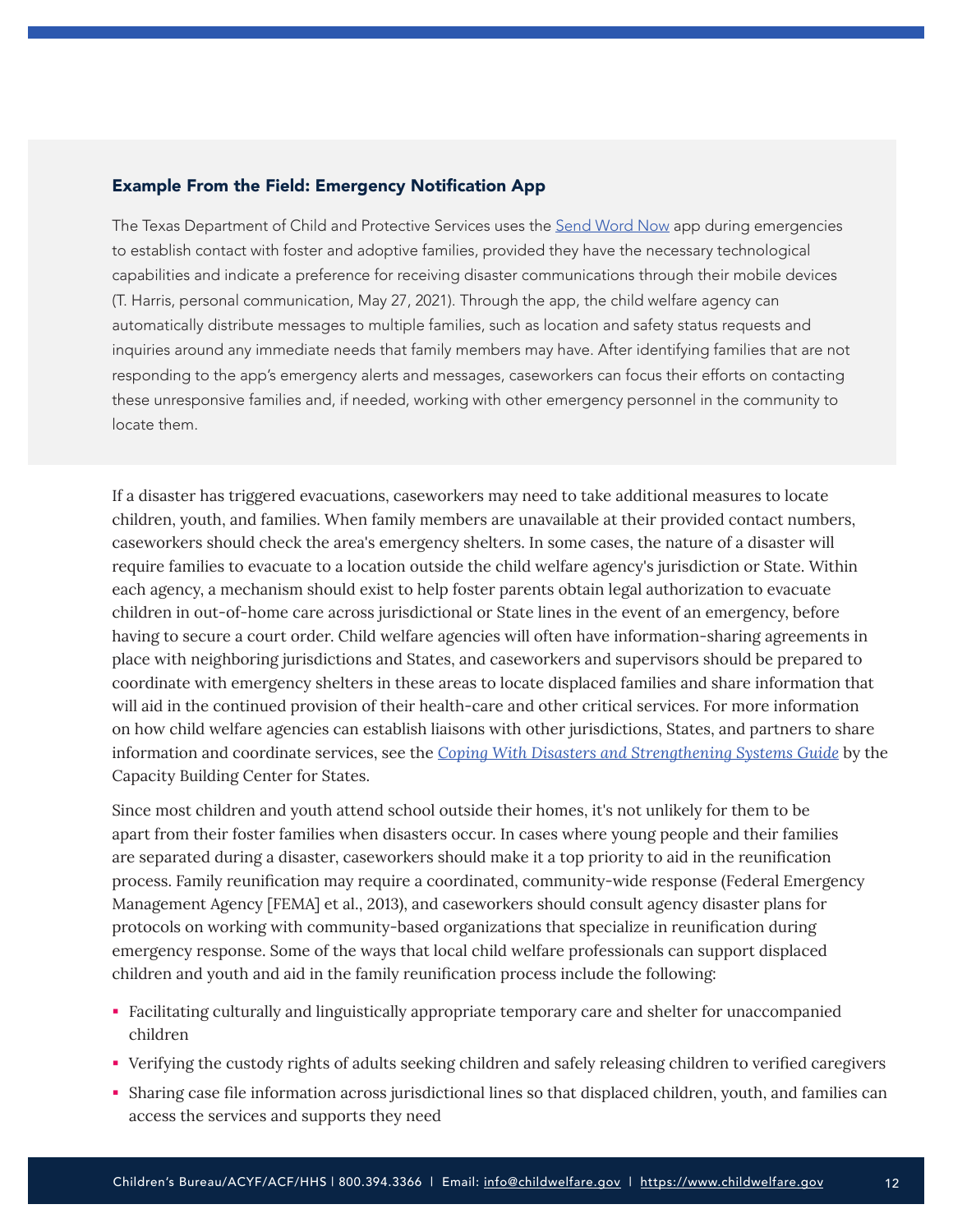## Disaster Response and Recovery Agencies

The following organizations are among the many entities that operate domestic and/or international disaster response and recovery efforts and may provide critical services to child welfare professionals during times of crisis:

- **[FEMA](https://www.fema.gov/): Coordinates the Federal response and recovery efforts when disasters occur in the United States**
- **[American Red Cross](https://www.redcross.org/): Offers robust disaster-planning, response, and recovery services at the community** level
- [Save the Children](https://www.savethechildren.org/): Provides international [emergency response](https://www.savethechildren.org/us/what-we-do/emergency-response) in the wake of a disaster to children, youth, and families in need
- [National Center for Missing & Exploited Children](https://www.missingkids.org/HOME): Administers a range of [family reunification services](https://www.missingkids.org/gethelpnow/isyourchildmissing#howncmeccanhelp), including a 24-hour hotline for reporting missing children and access to targeted case management support

## ASSESSING NEEDS AND STABILIZING FAMILIES

Once caseworkers have determined that the children, youth, and families on their caseloads are safe and have been reunified, they should work to determine each family's most pressing needs, including the following (Annie E. Casey Foundation, 2009; Capacity Building Center for States, 2021a; Schonfeld & Demaria, 2015):

- Basic needs (e.g., food, shelter, sanitation, health care)
- Child welfare-related payments and subsidies
- Flexible funding, if available (e.g., through Federal Temporary Assistance for Needy Families grants)

After addressing these needs, child welfare professionals can focus on providing emotional support. Caseworkers should ask each family member how they are coping, refer them to support services when needed, and encourage the use of informal and formal supports (Agrawal & Kelley, 2020). Caseworkers can also employ psychological first aid, which involves psychoeducation and support services to promote effective coping strategies and the overall healing process. According to Schonfeld and Demaria (2015), psychological first aid includes the following:

- Providing timely and accurate information that promotes understanding
- Offering appropriate—but not false—reassurance and correcting any misconceptions that might unnecessarily increase fear and anxiety
- Supplying information about possible emotional reactions and suggesting practical strategies to facilitate coping
- Helping family members identify supports in their family and useful resources in their community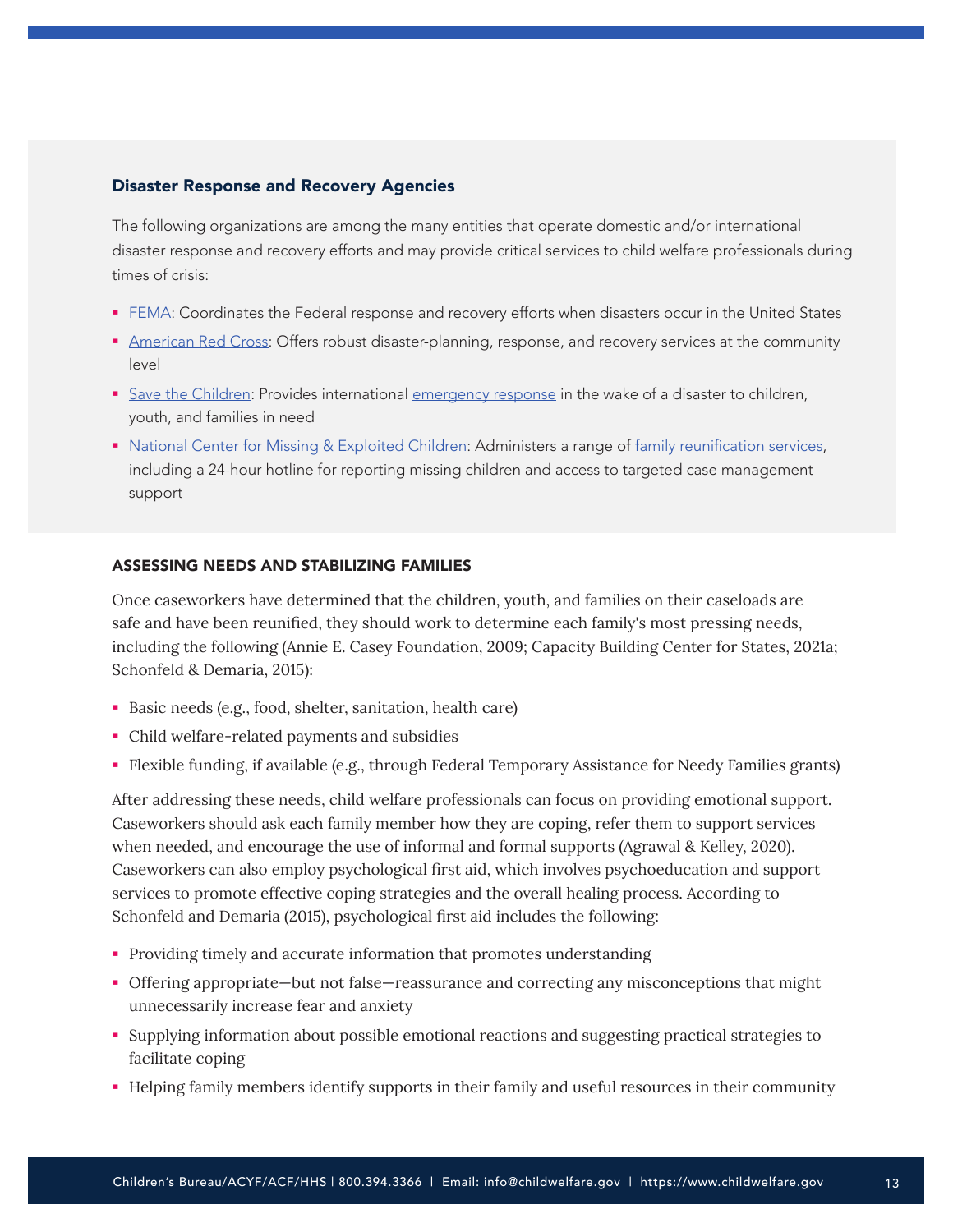One model for providing psychological first aid is **[Listen, Protect, Connect – Model & Teach](https://www.ready.gov/sites/default/files/documents/files/PFA_SchoolCrisis.pdf)**, which outlines concrete strategies for providing psychological support in the aftermath of a disaster. For more information and resources on promoting coping in children and youth in the immediate aftermath of a crisis, see the [Helping Children Cope With Emergencies](https://www.cdc.gov/childrenindisasters/helping-children-cope.html) section of the CDC website.

Caseworkers should also try to connect children, youth, and families with needed services as soon as possible following a disaster. Service needs might include the following (Capacity Building Center for States, 2021a):

- **Immediate trauma services**
- Assistance for medically fragile children and their caregivers
- Additional time for standard service visits due to accessibility and other challenges
- Benefit programs to respond to new needs (e.g., housing repairs or reconstruction)
- Child care for families
- Extra assistance for foster families to provide for all the children in their care

In times of crisis, local service availability may be limited. Child welfare caseworkers and supervisors can consider seeking out virtual options operating outside of their jurisdictions that are able to provide immediate assistance. Additionally, some locally based services may be operational but require alternative locations or relocations. Caseworkers can coordinate with these providers to make their services accessible to children, youth, and families; this may require using mobile units, neighborhood centers, or coordinated outreach.

In addition to providing direct assistance to families, caseworkers can equip caregivers with tools and resources to help children and youth cope in the aftermath of a disaster. First, it is important to remind caregivers to safeguard their own mental health. A caregiver's expressions of fear and stress following a traumatic event may diminish their capacity to provide the proper emotional support to their children and can even threaten children's sense of safety and security and serve as a negative model for emotional regulation (Schonfeld & Demaria, 2015).

Caseworkers should also educate caregivers on how to monitor for symptoms of distress in children in accordance with their developmental stages. Caseworkers can remind caregivers that children and youth who have experienced disasters will benefit from having access to a trusted adult who will listen to their thoughts, questions, and feelings and respond truthfully and reassuringly (Annie E. Casey Foundation, 2009). However, the amount and type of information shared with each child should vary by developmental level and by the child's typical coping strategies (Schonfeld & Demaria, 2015). Generally, older children, as well as children who cope by using learning and understanding techniques, will benefit from more information. Regardless of age or coping style, it is often best to start with basic facts about the disaster and provide any additional information based on the child's questions. For guidance on helping children at various developmental stages cope in the aftermath of disasters, caregivers can consult the following resources: The Substance Abuse and Mental Health Services Administration's *[Tips for Talking With and Helping Children and Youth Cope After a Disaster](https://store.samhsa.gov/sites/default/files/d7/priv/sma12-4732.pdf)  [or Traumatic Event: A Guide for Parents, Caregivers, and Teachers](https://store.samhsa.gov/sites/default/files/d7/priv/sma12-4732.pdf)* and the CDC's *[Helping Children](https://www.cdc.gov/childrenindisasters/pdf/children-coping-factsheet-508.pdf)  [Cope During and After a Disaster: A Resource for Parents and Caregivers](https://www.cdc.gov/childrenindisasters/pdf/children-coping-factsheet-508.pdf)*.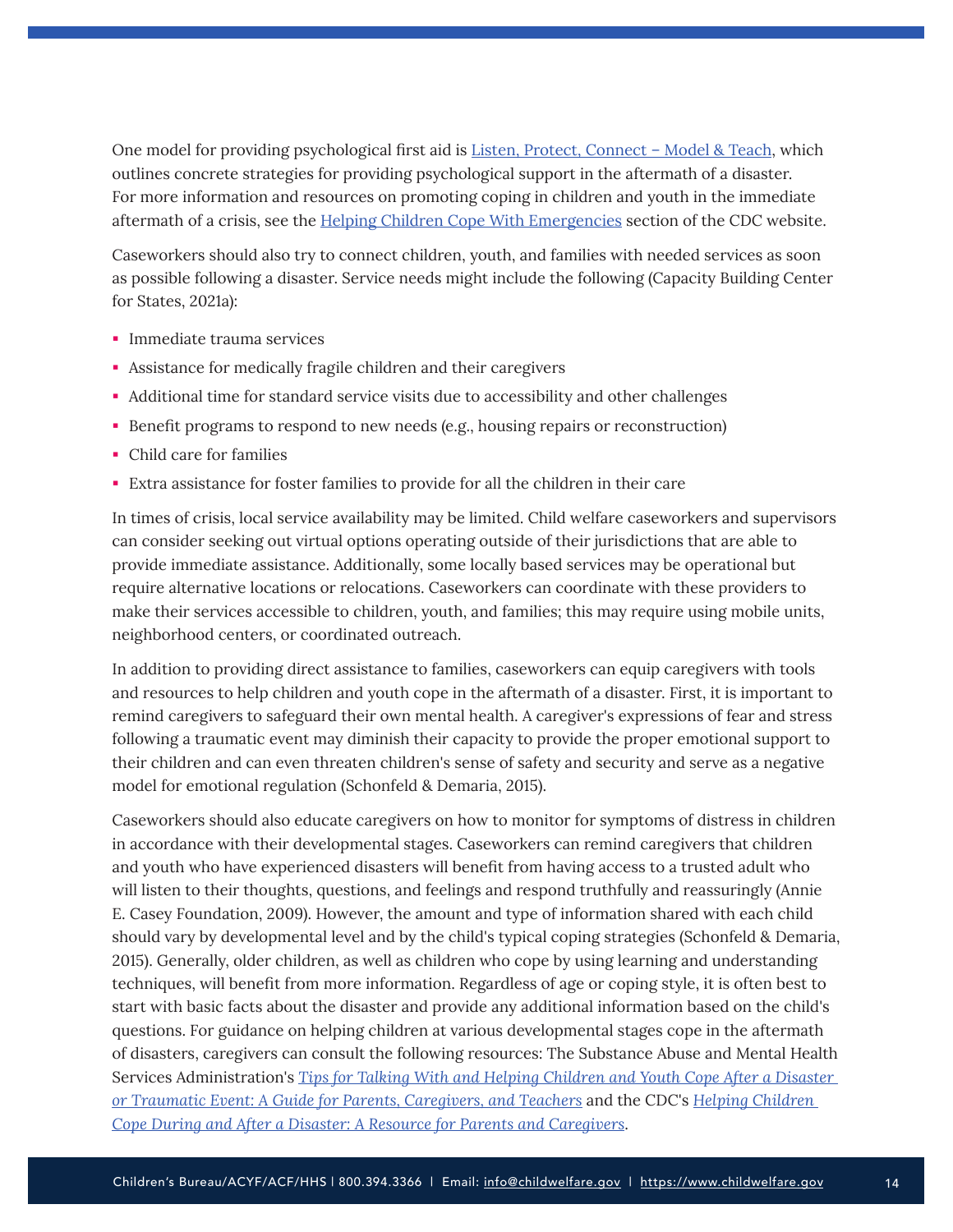<span id="page-14-0"></span>It is also important for caregivers to be mindful about a child's media exposure following a crisis (Schonfeld & Demaria, 2015). Media coverage of a disaster will often contain graphic images and intense emotional content that can be upsetting for children. Easy access to media content via televisions, computers, and smartphones may make it difficult to control a child's viewing of disaster coverage. However, to the degree possible, parents should limit a child's exposure to media in the aftermath of a crisis and maybe even consider reducing adult access, as children can overhear or pickup information secondarily. In households where media is accessible, it can be helpful for caregivers to watch previously recorded disaster coverage alongside children so they can serve as gatekeepers for disturbing images and excessive detail and answer questions in a way that actively helps with the coping process.

#### Safeguarding the Mental Health of Child Welfare Professionals During and After Disasters

When disasters occur, child welfare caseworkers and supervisors may suffer from secondary traumatic stress—or stress that a professional feels when working with people who have experienced trauma. Following disasters, it is important for agencies to offer their workers access to stress-management services, such as crisis counseling, psychoeducation, and self-care instructions (Annie E. Casey Foundation, 2009). Even if they don't feel they need help, caseworkers and supervisors should strongly consider participating in employer-offered services, as they can give staff a needed outlet for dealing with stress. Secondary traumatic stress experienced by caseworkers can affect their interactions with children, youth, and families, making it critical for them to safeguard their own mental health in the wake of disaster. In addition to utilizing agency-provided services, child welfare professionals can refer to the resources featured in the [Secondary Traumatic Stress](https://www.childwelfare.gov/topics/management/workforce/workforcewellbeing/burnout/secondary/) section of the Information Gateway website.

## HELPING CHILDREN, YOUTH, AND FAMILIES RECOVER FROM DISASTERS

While there are many ways that caseworkers and supervisors can support children, youth, and families immediately following a crisis, some consequences of a disaster will be more severe, and families might need additional supports and services during a long-term recovery phase. After a particularly catastrophic event, there will likely be a long period of recovery and rebuilding that may last months or sometimes even years. Because immediate response efforts can be intensive and may take resources away from continuing recovery efforts, child welfare agencies and professionals will need to account for the long-term needs of children, youth, and families during the planning and immediate response phases of a disaster.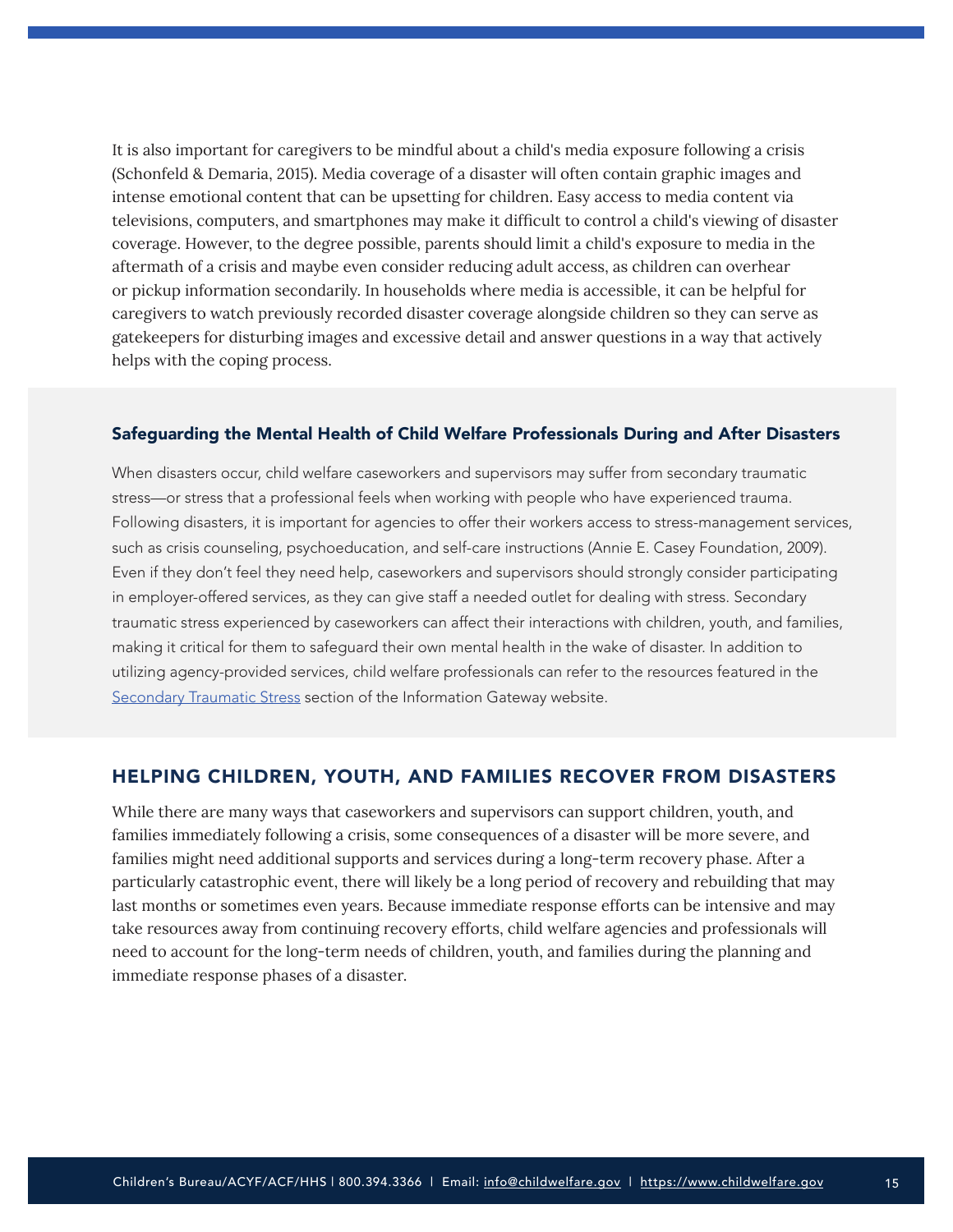#### PROVIDING TRAUMA-INFORMED CARE

Children and youth often experience trauma following exposure to disasters, which can be expressed as feelings of fear and distress, as well as the sense of dislocation that comes when routines are disrupted and familiar environments are inaccessible (Capacity Building Center for States, 2021a). In addition to these more immediate consequences of disasters, children may also suffer longer-term effects, including posttraumatic stress disorder (PTSD) (Hensley & Varela, 2008; Hoven et al., 2005; Osofsky et al., 2015), somatic symptoms (Hensley & Varela, 2008), depression (Lai et al., 2014), and anxiety disorders (Hoven et al., 2005).

The specific nature of a child's reaction to a disaster in the long term will likely depend on several factors, such as the nature of the event and resulting amount of destruction, the degree of personal or family involvement with the disaster, the duration of time before the child's routine returns to normal, and the nature of any secondary stressors or losses that follow the event (Schonfeld & Demaria, 2015). When working with children and youth from a child welfare population who have experienced disasters, it is important to remember that their reactions to traumatic events may be compounded with the emotional distress caused by previous or current maltreatment, or the trauma of being removed from their homes and placed in foster care.

In the weeks and months following a disaster, child welfare caseworkers will often have ongoing contact with impacted children and youth on their caseloads and are well-positioned to conduct assessments and referrals to needed services. Many children and youth experiencing difficulties will not have any observable symptoms, or they will avoid expressing concerns so as not to burden the adults in their lives who are also having trouble coping (Schonfeld & Demaria, 2015). It may be difficult for caseworkers to detect symptoms of PTSD in children and youth, since those suffering from the disorder often actively avoid thinking or talking about the triggering event and any associated reactions to it. For these reasons—and because most children and youth exposed to disasters will exhibit some symptoms of trauma—child welfare professionals should employ traumainformed strategies that provide support to all children and youth on their caseloads following a community-wide crisis.

In jurisdictions impacted by disasters, it may be useful for caseworkers to conduct universal trauma screenings with valid and culturally sensitive tools that do not require the administrator to have specialized clinical certifications (e.g., [Child Traumatic Screen](https://istss.org/clinical-resources/assessing-trauma/child-trauma-screen-(cts))). Screenings are fundamental to identifying children and youth who may need mental health services or treatment (Child Welfare Information Gateway, 2020). In the wake of a disaster, child welfare agencies will often ensure that additional mental health services are available to families, and caseworkers should make concerted efforts to connect children, youth, and families who are impacted by trauma with these services. Ideally, child welfare agencies in jurisdictions impacted by disasters will continue to offer increased access to mental health services throughout a long-term recovery phase and in advance of future events that may occur. For more information, see Information Gateway's *[The Importance of a](https://www.childwelfare.gov/pubs/issue-briefs/trauma-informed/)  [Trauma-Informed Child Welfare System](https://www.childwelfare.gov/pubs/issue-briefs/trauma-informed/)* and Child Trends' *[A Toolkit for Child Welfare Agencies to Help](https://www.childtrends.org/publications/toolkit-child-welfare-agencies-natural-disasters)  [Young People Heal and Thrive During and After Natural Disasters](https://www.childtrends.org/publications/toolkit-child-welfare-agencies-natural-disasters)*.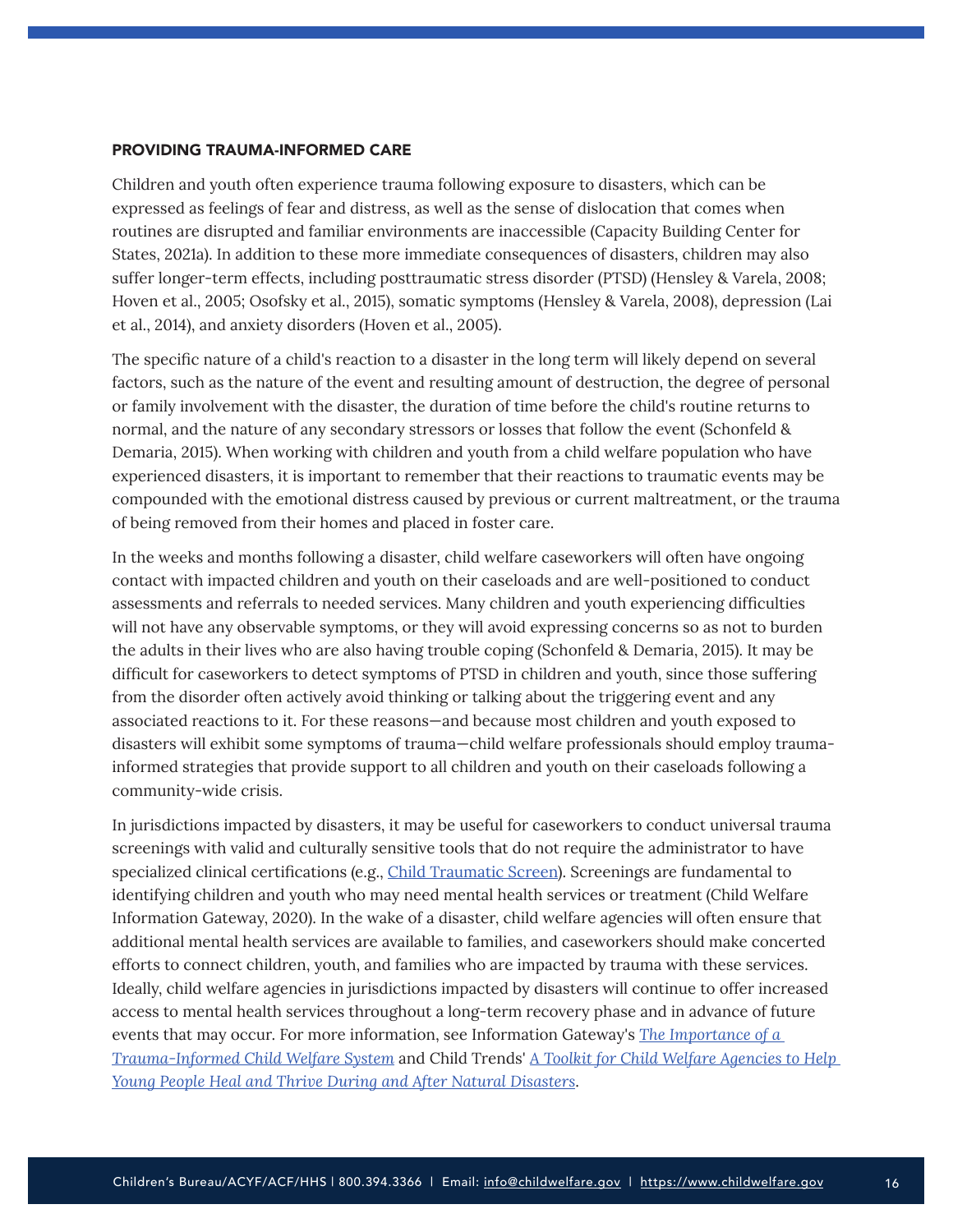## REESTABLISHING ROUTINES AND SERVICES

Most people desire a return to normalcy following a disaster. A sense of normalcy is especially critical for children and youth in out-of-home care, many of whom have already dealt with a great deal of uncertainty in their lives. Since changes to routines can lead to anxiety and other difficulties, every effort should be made to reestablish routines as quickly as possible. There are several ways child welfare professionals can assist the children, youth, and families on their caseloads with reestablishing certain routines that increase feelings of normalcy. Ensuring that children and youth attend school is of primary importance, as research shows that teachers can play an important role in helping young people cope following a disaster (Barrett et al., 2008). Children and youth should also be encouraged to see their friends and engage in extracurricular activities.

Child welfare caseworkers and supervisors should also review the continuity of services and reestablish needed services for children, youth, and families following a crisis. This might involve the following (Capacity Building Center for States, 2021a):

- Assessing individual needs for new or modified services
- Continuing to provide additional programs and services to respond to needs, especially those related to trauma caused by the disaster
- Continuing to provide services to unaccompanied children and working to reunite them with their families
- Ensuring service delivery is culturally sensitive and responsive

#### VIRTUAL SERVICE DELIVERY

When a disaster impacts a community, it may not be safe for caseworkers and other providers to deliver services to families in person. However, it is critical for caseworkers to maintain communication with children, youth, and families in a manner that provides continual support and access to services (Agrawal & Kelley, 2020). Virtual service delivery, during which contact is established through video or streaming communication channels, offers a safe alternative that allows children, youth, and families to access the services they need. When allowed by the agency disaster plan, virtual contact may also be used during times of crisis to support family time between parents and their children who have been placed in out-of-home care, as well as for family team meetings, court hearings, and other scheduled events.

To adhere to certain safety precautions during the COVID-19 pandemic, many service providers transitioned to a virtual delivery model. Although research on the effectiveness of delivering services in a virtual setting is limited, one study conducted during the pandemic on SafeCare, an in-home services model, indicated that providers perceived strong family commitment to the program (Self-Brown et al., 2020). Specifically, families were actively engaged in the services and made positive progress on developing targeted skills. Providers also noted that virtual service delivery was perceived as less intrusive by families since they were able to participate without providers coming into their homes.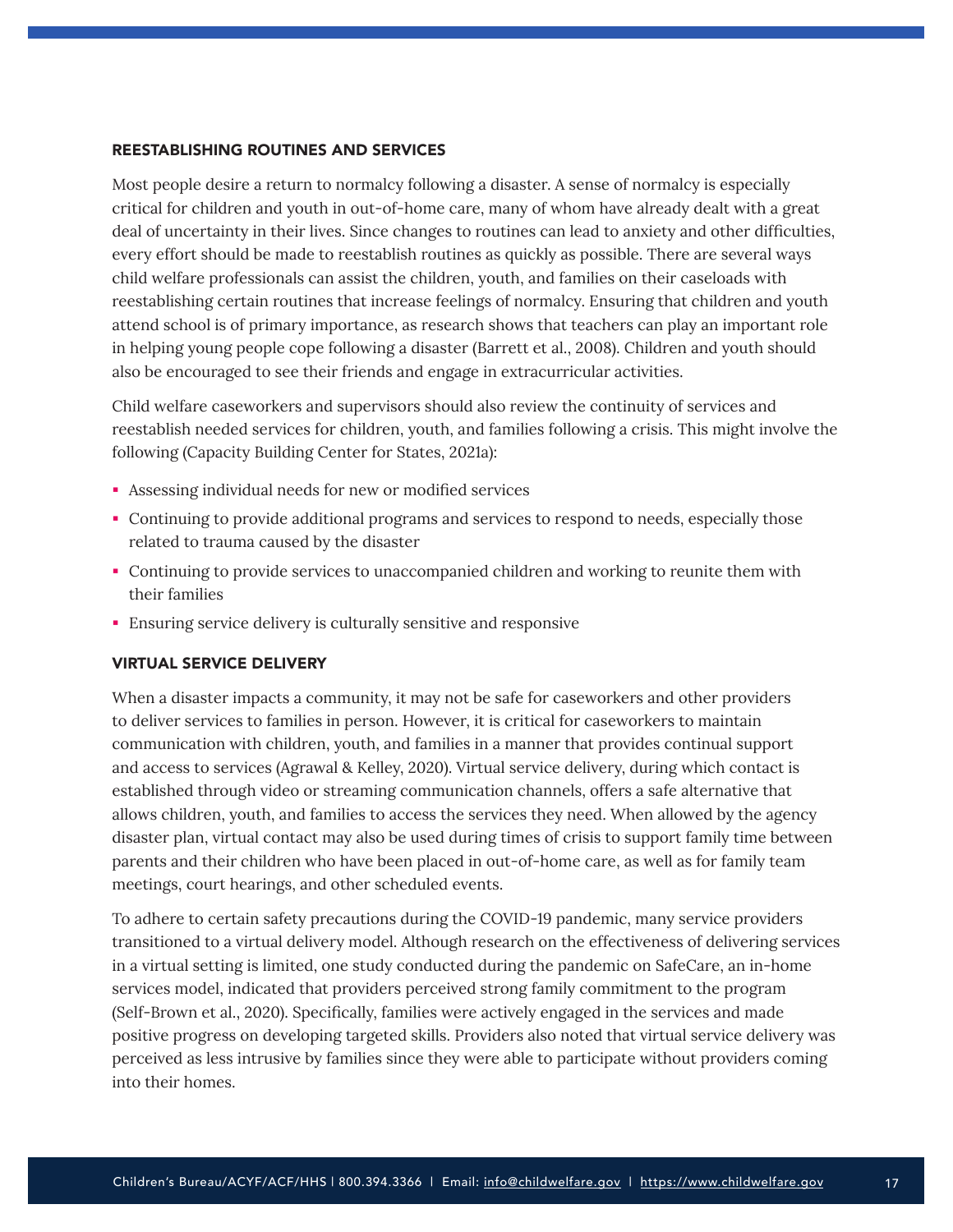There can also be challenges associated with virtual service delivery. Some families may not have access to reliable internet or technological devices with video capabilities, or they may have data plan limitations or concerns with privacy and confidentiality issues associated with digital streaming and video platforms (Farkas & Romaniuk, 2020; Goldschmidt, 2020). Caseworkers and providers facilitating parent-child visits or other services should be prepared to troubleshoot potential technological issues and have backup plans for service provision. To accommodate competing demands of families during times of crisis, caseworkers and service providers may also want to consider adjustments to delivery schedules by offering a wider range of available delivery dates and times or by dividing long sessions into multiple shorter sessions.

For more information on how caseworkers can facilitate and support virtual service delivery, see Information Gateway's *[Tips for Supporting Virtual Family Time](https://www.childwelfare.gov/pubs/bulletins-familytime/)*. For information on how agency leadership can assess and plan for technology needs in times of disaster, see the *[Coping With](https://capacity.childwelfare.gov/states/resources/coping-guide/)  [Disasters and Strengthening Systems Guide](https://capacity.childwelfare.gov/states/resources/coping-guide/)* by the Capacity Building Center for States.

## Example From the Field: Virtual Visitation

Following the onset of the COVID-19 pandemic, the Montana Department of Public Health and Human Services' Child and Family Services Division was able to quickly transition to a virtual service delivery approach (A. Beattie, personal communication, July 7, 2021). Family support teams, which are assembled early on in a child welfare case to give families access to services, gained the capacity to meet virtually a few days after the State's stay-at-home orders went into effect. This new virtual approach has allowed for family support team meetings to be held more quickly, which has in turn given children, youth, and families more immediate access to the services and supports they need. Recognizing these benefits for families, Montana plans to continue holding family support team meetings virtually after COVID-19 safety concerns have diminished.

#### ACCESSING DISASTER SUPPORT FUNDS AND SERVICES

When seeking out disaster support funds and services for families in need, caseworkers and supervisors can first check the FEMA [Individual Assistance](https://www.fema.gov/assistance/individual) program, which may be available if the President issues a major disaster declaration. The program includes a variety of funding sources, many of which provide financial and direct services to eligible individuals to assist with housing, employment, legal fees, and other needs. Disaster assistance may also be available through other government agencies, such as tax relief through the Internal Revenue Service or low-interest loans from the Small Business Administration. Caseworkers and supervisors can also refer to their agency's postdisaster communications, which will often provide up-to-date information on available funding sources.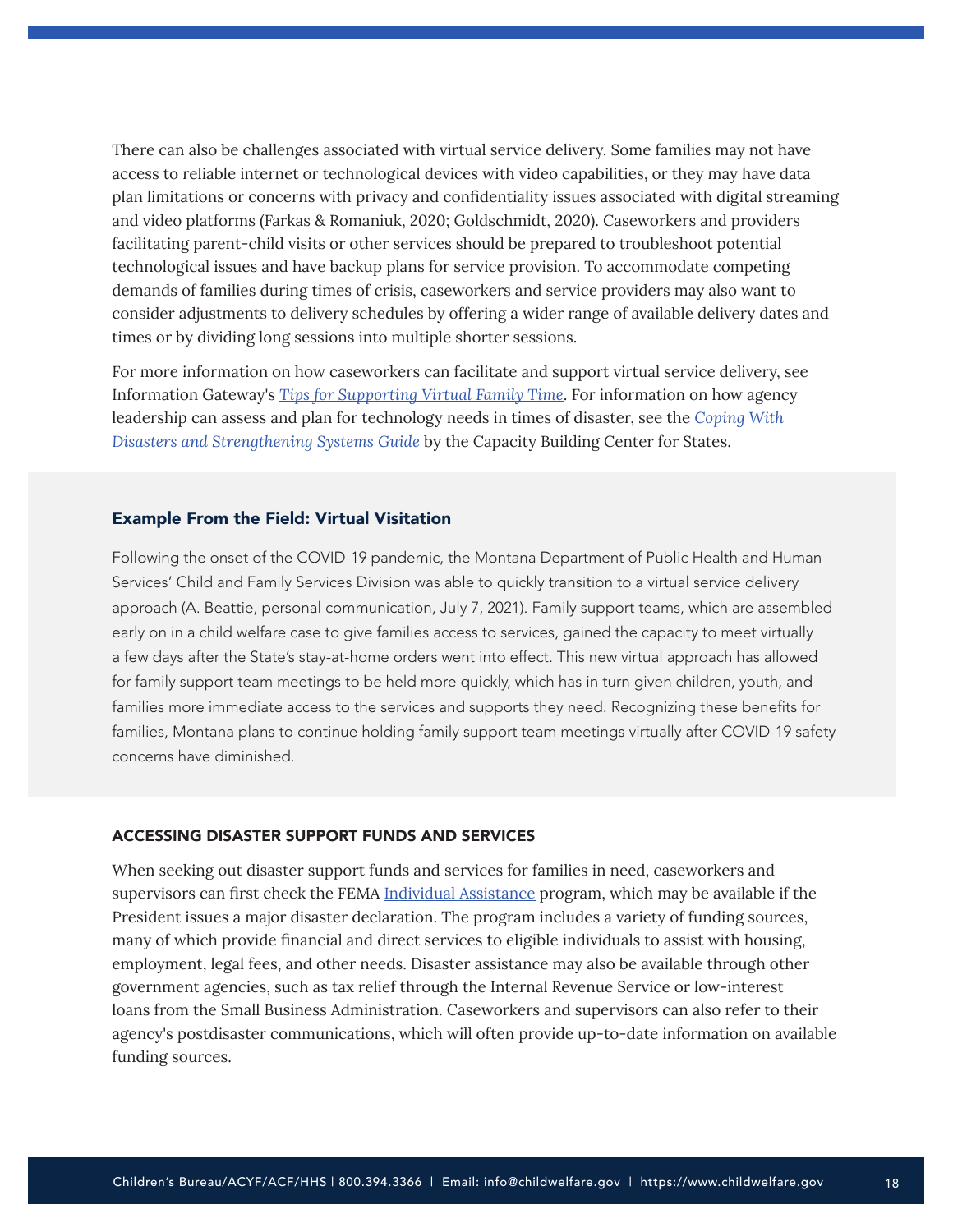Disasters will often mobilize other entities, such as nonprofits and corporate entities, to allocate or donate recovery funds, as well as goods and services, to people living in the impacted area. It is especially important for children, youth, and families involved with the child welfare system (who are often economically disadvantaged) to gain access to these funds. Child welfare agencies can help connect the families on their caseloads to these resources by assessing eligibility requirements and assisting with application processes. Child welfare agencies can do some of this work in advance, such as determining which services will likely be needed by families and working with community networks that compile information on organizations that provide these services. It is important to note that all work around funding and resource distribution should be done in an equitable manner.

## COVID-19 Resources for Caseworkers and Supervisors

COVID-19 has placed additional pressure on vulnerable children, youth, and families who already faced significant challenges prior to the onset of the pandemic. Child welfare caseworkers can play an important role in supporting families during this time of increased stress. The following resources provide guidance to caseworkers and supervisors on how they can safely address the ongoing impacts of the COVID-19 pandemic on families:

- [COVID-19 & Boosters](https://www.coronavirus.gov/) (CDC, FEMA, and the White House): The Federal information hub for COVID-19 guidance and other information and resources
- [COVID-19 Resources](https://www.acf.hhs.gov/cb/outreach-material/covid-19-resources) (Children's Bureau): An information hub presenting current guidance and resources on how to address child welfare practice and system factors impacted by the pandemic
- **[COVID-19 State Child Welfare and Related Health Resources](https://www.childwelfare.gov/organizations/?CWIGFunctionsaction=rols:main.dspList&rolType=Custom&RS_ID=177&rList=ROL) (Information Gateway): A list of websites** focusing on State-specific child welfare guidelines and responses to the COVID-19 emergency
- **[Coronavirus \(COVID-19\) Information, News, & Resources for Child Welfare Professionals and Others](https://www.cwla.org/coronavirus/)** (Child Welfare League of America): A website designed to support child welfare professionals as they navigate the COVID-19 pandemic
- [Coronavirus \(COVID-19\) Resources](https://www.nicwa.org/coronavirus/) (National Indian Child Welfare Association): A collection of information and resources for Tribal child welfare programs to support their planning for and programmatic response to COVID-19
- **[COVID-19 Resources](https://www.nctsn.org/what-is-child-trauma/trauma-types/disasters/pandemic-resources) (National Child Traumatic Stress Network): A compilation of resources to help** address the physical and emotional impact of the COVID-19 pandemic on families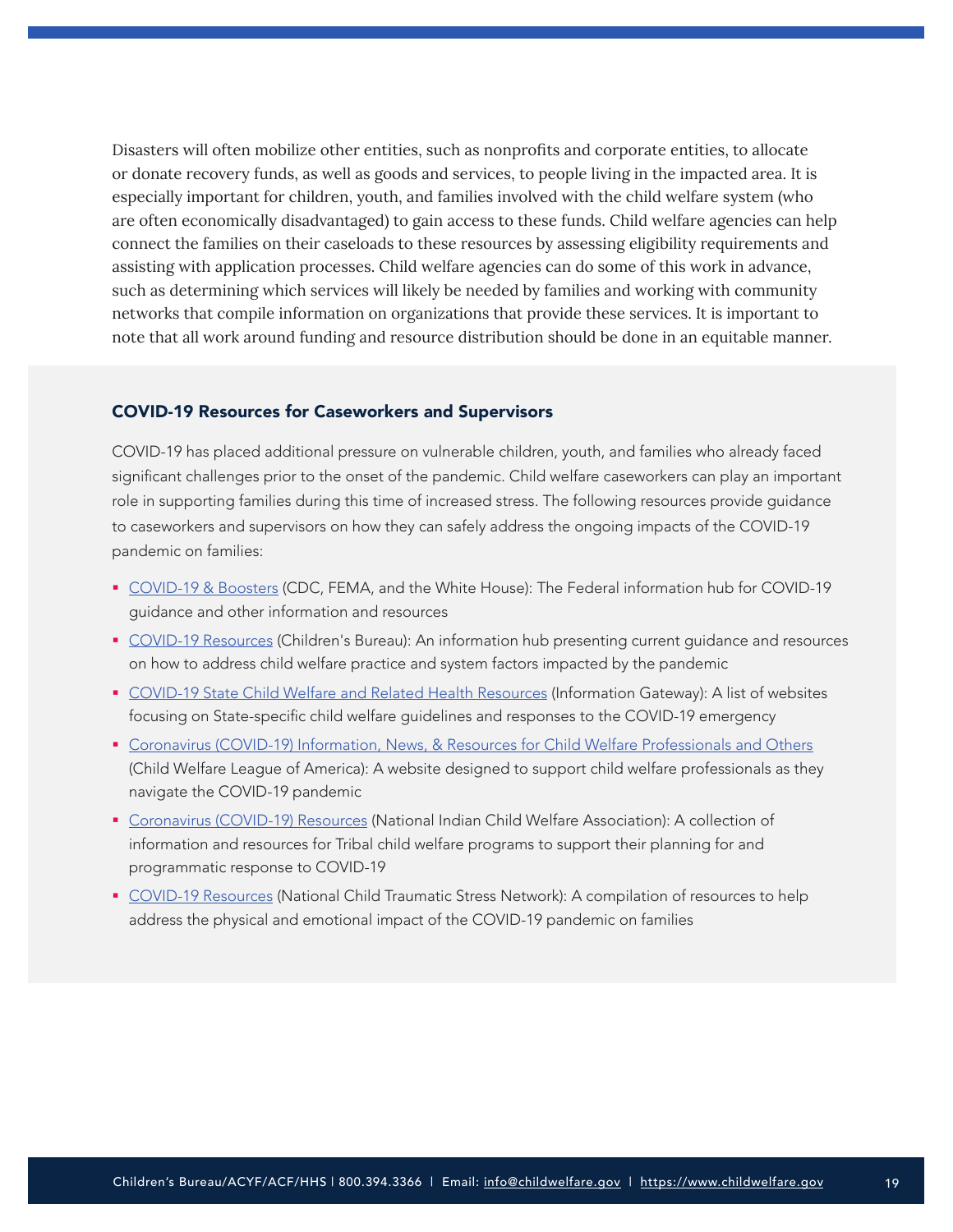# <span id="page-19-0"></span>**CONCLUSION**

Child welfare caseworkers and supervisors play a critical role in DPR for the children, youth, and families they serve. While it is often difficult to commit time to future needs, disaster preparedness strategies often overlap with strategies that are essential to ongoing case management. Specific disaster preparedness practices will vary by jurisdiction and depend on the policies set by individual agencies. However, there are strategies that all caseworkers and supervisors can employ while working directly with families to help keep them as safe as possible should emergencies occur in their communities. Because disaster preparedness is a cyclical process, it is also important for child welfare professionals to stay nimble and adjust their practice based on lessons learned from current and previous emergencies. Ideally, this involves gathering feedback directly from children, youth, and families who are experiencing or have experienced disasters and harnessing their lived experience to make changes in preparation for future crises.

## REFERENCES

- Agrawal, N., & Kelley, M. (2020). Child abuse in times of crises: Lessons learned. *Clinical Pediatric Emergency Medicine, 21*, 100801.<https://doi.org/10.1016/j.cpem.2020.100801>
- Annie E. Casey Foundation. (2009). *Disaster preparedness resource guide for child welfare agencies.* [https://www.aecf.org/resources/disaster-preparedness-resource-guide-for-child-welfare](https://www.aecf.org/resources/disaster-preparedness-resource-guide-for-child-welfare-agencies/)[agencies/](https://www.aecf.org/resources/disaster-preparedness-resource-guide-for-child-welfare-agencies/)
- Barrett, E. J., Ausbrooks, C. Y. B., & Martinez-Cosio, M. (2008). The school as a source of support for Katrina-evacuated youth. *Children, Youth and Environments, 18*, 202–236. [https://www.academia.](https://www.academia.edu/512908/The_school_as_a_source_of_support_for_Katrina-evacuated_youth) [edu/512908/The\\_school\\_as\\_a\\_source\\_of\\_support\\_for\\_Katrina-evacuated\\_youth](https://www.academia.edu/512908/The_school_as_a_source_of_support_for_Katrina-evacuated_youth)
- Capacity Building Center for States. (2021a). *Coping with disasters and strengthening systems guide*. U.S. Department of Health and Human Services, Administration for Children and Families, Children's Bureau. <https://capacity.childwelfare.gov/states/resources/coping-guide/>
- Capacity Building Center for States. (2021b). *Disaster experts & youth engagement: A recipe for disaster planning success* [Webinar]. U.S. Department of Health and Human Services, Administration for Children and Families, Children's Bureau. [https://vimeo.com/596606185/](https://vimeo.com/596606185/ac0f198023) [ac0f198023](https://vimeo.com/596606185/ac0f198023)
- Centers for Disease Control and Prevention. (2020). *Emergency kit checklist for kids and families.* U.S. Department of Health and Human Services. [https://www.cdc.gov/childrenindisasters/](https://www.cdc.gov/childrenindisasters/checklists/kids-and-families.html) [checklists/kids-and-families.html](https://www.cdc.gov/childrenindisasters/checklists/kids-and-families.html)
- Child Welfare Information Gateway. (2020). *The importance of a trauma-informed child welfare system.* U.S. Department of Health and Human Services, Administration for Children and Families, Children's Bureau. <https://www.childwelfare.gov/pubs/issue-briefs/trauma-informed/>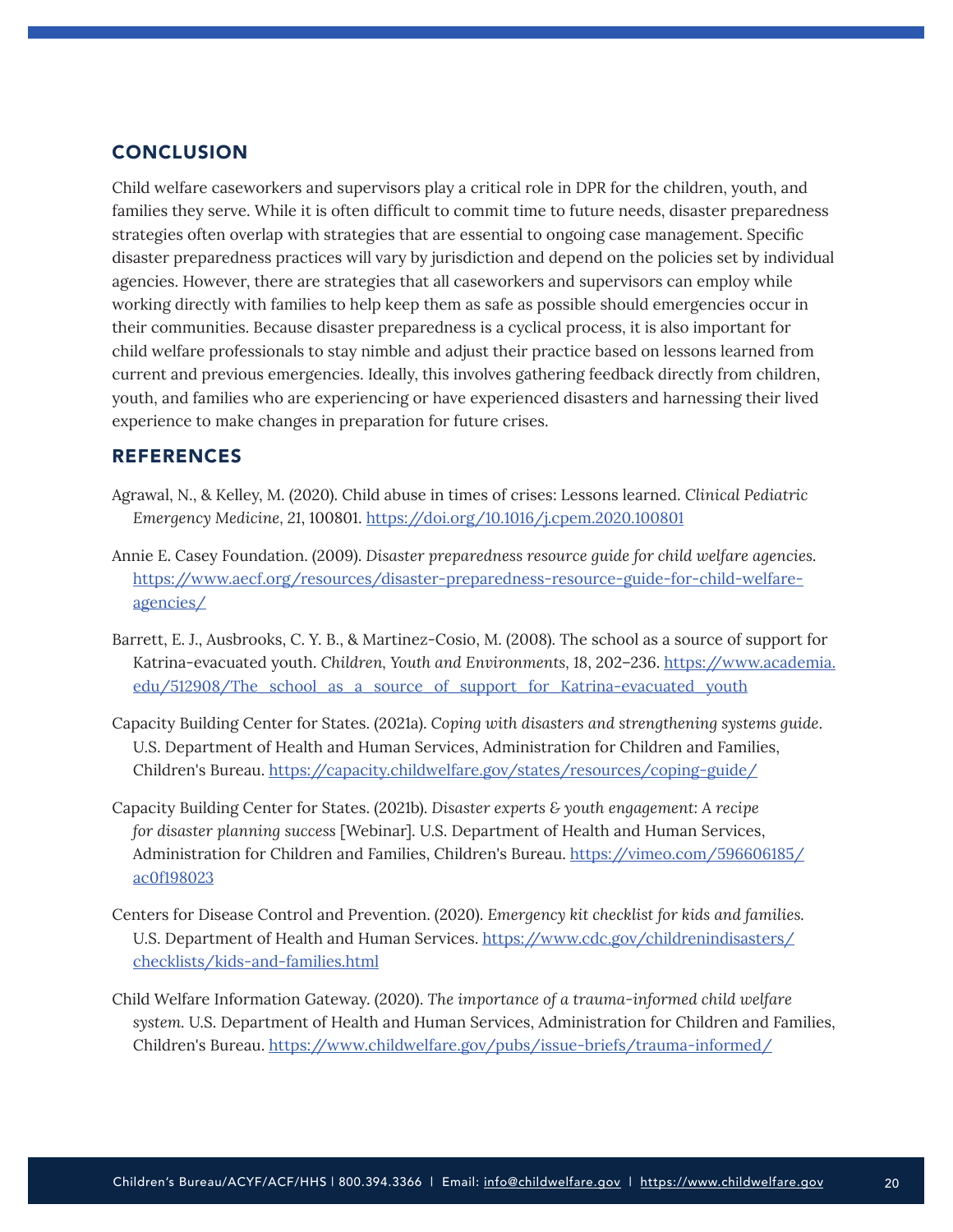- Curtis, T., Miller, B. C., & Berry, E. H. (2000). Changes in reports and incidence of child abuse following natural disasters. *Child Abuse & Neglect, 24*, 1151–1162. [https://www.doi.org/10.1016/](https://www.doi.org/10.1016/s0145-2134(00)00176-9) [s0145-2134\(00\)00176-9](https://www.doi.org/10.1016/s0145-2134(00)00176-9)
- Farkas, K. J., & Romaniuk, J. R. (2020). Social work, ethics and vulnerable groups in the time of coronavirus and Covid-19. *Society Register, 4*(2), 67–82. [https://www.researchgate.net/](https://www.researchgate.net/publication/340489359_SOCIAL_WORK_ETHICS_AND_VULNERABLE_GROUPS_IN_THE_TIME_OF_CORONAVIRUS_AND_COVID-19) [publication/340489359\\_SOCIAL\\_WORK\\_ETHICS\\_AND\\_VULNERABLE\\_GROUPS\\_IN\\_THE\\_](https://www.researchgate.net/publication/340489359_SOCIAL_WORK_ETHICS_AND_VULNERABLE_GROUPS_IN_THE_TIME_OF_CORONAVIRUS_AND_COVID-19) [TIME\\_OF\\_CORONAVIRUS\\_AND\\_COVID-19](https://www.researchgate.net/publication/340489359_SOCIAL_WORK_ETHICS_AND_VULNERABLE_GROUPS_IN_THE_TIME_OF_CORONAVIRUS_AND_COVID-19)
- Federal Emergency Management Agency, U.S. Department of Health and Human Services, American Red Cross, & National Center for Missing and Exploited Children. (2013). *Post-disaster reunification of children: A nationwide approach*. [https://www.ready.gov/sites/default/](https://www.ready.gov/sites/default/files/2019-06/post_disaster_reunification_of_children.pdf) [files/2019-06/post\\_disaster\\_reunification\\_of\\_children.pdf](https://www.ready.gov/sites/default/files/2019-06/post_disaster_reunification_of_children.pdf)
- Goldschmidt, K. (2020). The COVID-19 pandemic: Technology use to support the wellbeing of children. *Journal of Pediatric Nursing, 53*, 88–90. [https://www.ncbi.nlm.nih.gov/pmc/articles/](https://www.ncbi.nlm.nih.gov/pmc/articles/PMC7161478/) [PMC7161478/](https://www.ncbi.nlm.nih.gov/pmc/articles/PMC7161478/)
- Hallegatte, S., Vogt-Schilb, A., Bangalore, M., & Rozenberg, J. (2017). *Unbreakable: Building the resilience of the poor in the face of natural disasters.* World Bank. [https://openknowledge.](https://openknowledge.worldbank.org/handle/10986/25335) [worldbank.org/handle/10986/25335](https://openknowledge.worldbank.org/handle/10986/25335)
- Hensley, L., & Varela, R. E. (2008). PTSD symptoms and somatic complaints following Hurricane Katrina: The roles of trait anxiety and anxiety sensitivity. *Journal of Clinical Child & Adolescent Psychology, 37*, 542–552.<https://doi.org/10.1080/15374410802148186>
- Hoven, C. W., Duarte, C. S., Lucas, C. P., Wu, P., Mandell, D. J., Goodwin, R. D., Cohen, M., Balaban, V., Woodruff, B. A., Bin, F., Musa, G. J., Mei, L., Cantor, P. A., Aber, J. L., Cohen, P., & Susser, E. (2005). Psychopathology among New York city public school children 6 months after September 11. *Archives of General Psychiatry, 62*, 545–551.<https://www.doi.org/10.1001/archpsyc.62.5.545>
- Keenan, H. T., Marshall, S. W., Nocera, M. A., & Runyan, D. K. (2004). Increased incidence of inflicted traumatic brain injury in children after a natural disaster. *American Journal of Preventive Medicine, 26*, 189–193. <https://www.doi.org/10.1016/j.amepre.2003.10.023>
- Lai, B. S., Auslander, B. A., Fitzpatrick, S. L., & Podkowirow, V. (2014). Disasters and depressive symptoms in children: A review. *Child & Youth Care Forum, 43*, 489–504. [https://doi.org/10.1007/](https://doi.org/10.1007/s10566-014-9249-y) [s10566-014-9249-y](https://doi.org/10.1007/s10566-014-9249-y)
- Osofsky, J. D., Osofsky, H. J., Weems, C. F., King, L. S., & Hansel, T. C. (2015). Trajectories of posttraumatic stress disorder symptoms among youth exposed to both natural and technological disasters. *Journal of Child Psychology and Psychiatry, 56*, 1347–1355. [https://doi.org/10.1111/](https://doi.org/10.1111/jcpp.12420) [jcpp.12420](https://doi.org/10.1111/jcpp.12420)